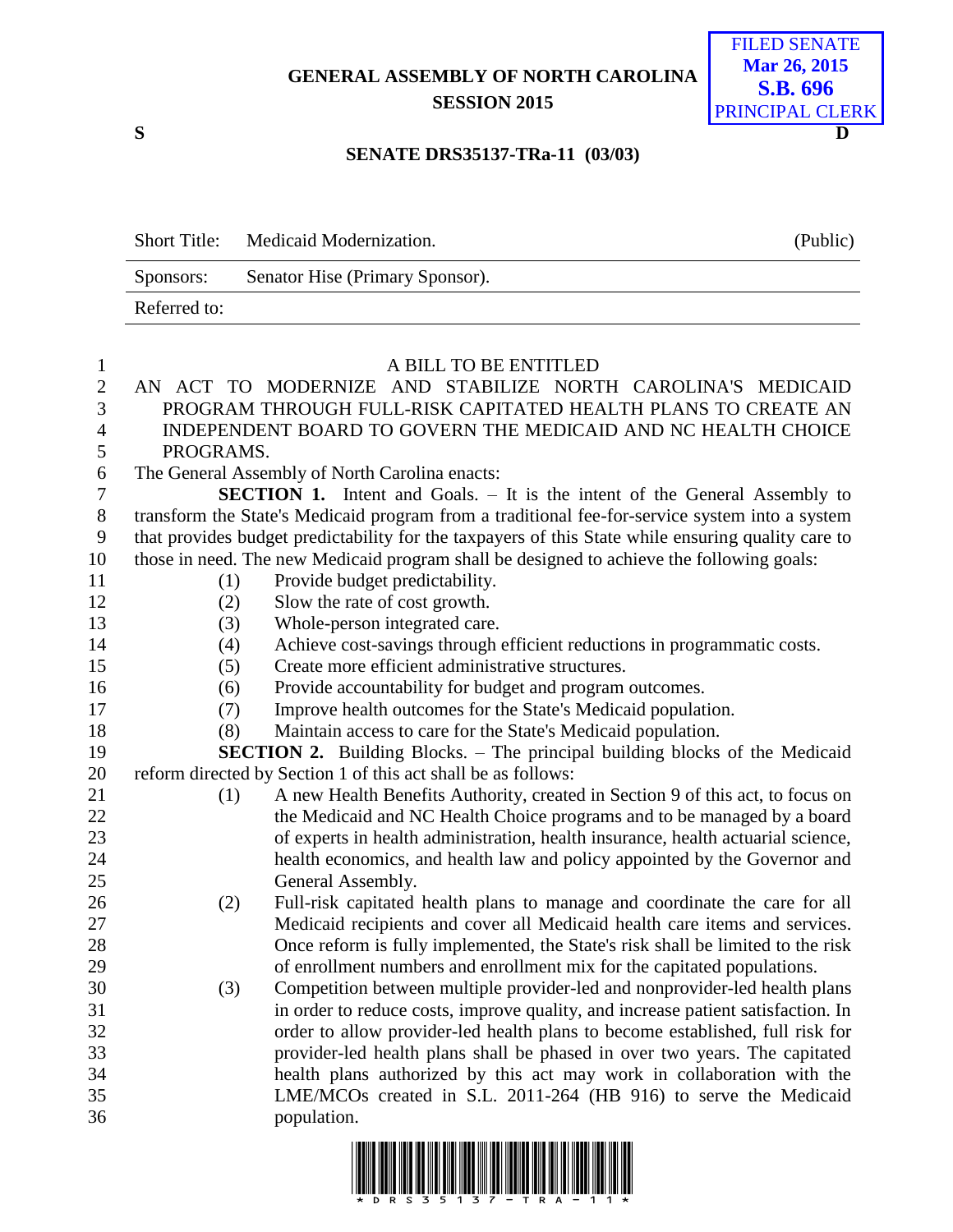|     | <b>General Assembly of North Carolina</b>                                                                                                                                                                                                                                                                                                                                                                                                                                                            | <b>Session 2015</b> |
|-----|------------------------------------------------------------------------------------------------------------------------------------------------------------------------------------------------------------------------------------------------------------------------------------------------------------------------------------------------------------------------------------------------------------------------------------------------------------------------------------------------------|---------------------|
| (4) | Regional health plans, subject to the following:<br>In defining regions, the Health Benefits Authority shall consider<br>a.<br>Community Care of North Carolina (CCNC) regions, catchment<br>areas of local management entities that have been approved to<br>operate as managed care organizations (LME/MCOs), hospital<br>referral patterns, or other appropriate criteria.<br>Multiple plans shall be offered in each region, with at least one<br>$\mathbf b$ .<br>provider-led plan per region. |                     |
|     | Notwithstanding sub-subdivision b. of this subdivision, if multiple<br>c.<br>plans cannot be established for a rural area, then, as allowed by<br>42 C.F.R. § 438.52, those rural areas may operate with one plan, and<br>that plan may be either provider-led or nonprovider-led.<br>d.<br>Health plans that contract to cover a rural area may be awarded a<br>contract to cover an urban area that is contingent upon continued                                                                   |                     |
| (5) | coverage in the rural area.<br>Risk-adjusted capitated rates based on eligibility categories, geographic                                                                                                                                                                                                                                                                                                                                                                                             |                     |
| (6) | areas, and clinical risk profiles of recipients.<br>Participant choice of plans offering customized benefit packages that appeal                                                                                                                                                                                                                                                                                                                                                                     |                     |
| (7) | to and meet the varied health needs of participants.<br>Mechanisms to provide incentives and encourage personal accountability for                                                                                                                                                                                                                                                                                                                                                                   |                     |
| (8) | Medicaid beneficiaries' participation in their own health outcomes.<br>Mechanisms to (i) identify Medicaid recipients who may benefit from other<br>State services and programs to maximize their opportunities and reduce their<br>reliance on Medicaid for health coverage and (ii) refer those individuals to<br>the appropriate other services and programs.                                                                                                                                     |                     |
| (9) | Strong performance measures and metrics to hold providers accountable for<br>quality outcomes.                                                                                                                                                                                                                                                                                                                                                                                                       |                     |
|     | <b>SECTION 3.</b> Time Line. – The following milestones for Medicaid reform should<br>occur no later than the following dates:                                                                                                                                                                                                                                                                                                                                                                       |                     |
| (1) | When this act becomes law:                                                                                                                                                                                                                                                                                                                                                                                                                                                                           |                     |
|     | New Health Benefits Authority is created and appointments to the<br>a.<br>Authority Board may be made.                                                                                                                                                                                                                                                                                                                                                                                               |                     |
|     | New legislative oversight committee is created to oversee Medicaid<br>$\mathbf b$ .<br>and NC Health Choice programs.                                                                                                                                                                                                                                                                                                                                                                                |                     |
| (2) | October 1, 2015:<br>Division of Medical Assistance of the Department of Health and<br>a.<br>Human Services is transferred to new Health Benefits Authority.<br>Health Benefits Authority is designated as the single state agency for<br>b.<br>the administration of Medicaid and NC Health Choice.                                                                                                                                                                                                  |                     |
| (3) | April 15, 2016:<br>Initial report on reform plan details is submitted by the Health<br>a.<br>Benefits Authority, as provided in Sections 4 and 5 of this act.                                                                                                                                                                                                                                                                                                                                        |                     |
| (4) | February 1, 2017:<br>Receive final approvals from Centers for Medicare & Medicaid<br>a.<br>Services (CMS) for the reform plan.                                                                                                                                                                                                                                                                                                                                                                       |                     |
| (5) | July 1, 2017:<br>Capitated health plans begin.<br>a.                                                                                                                                                                                                                                                                                                                                                                                                                                                 |                     |
| (6) | Phase-in to full risk for provider-led plans begins.<br>b.<br>July 1, 2019:<br>Provider-led plans assume full risk.<br>a.                                                                                                                                                                                                                                                                                                                                                                            |                     |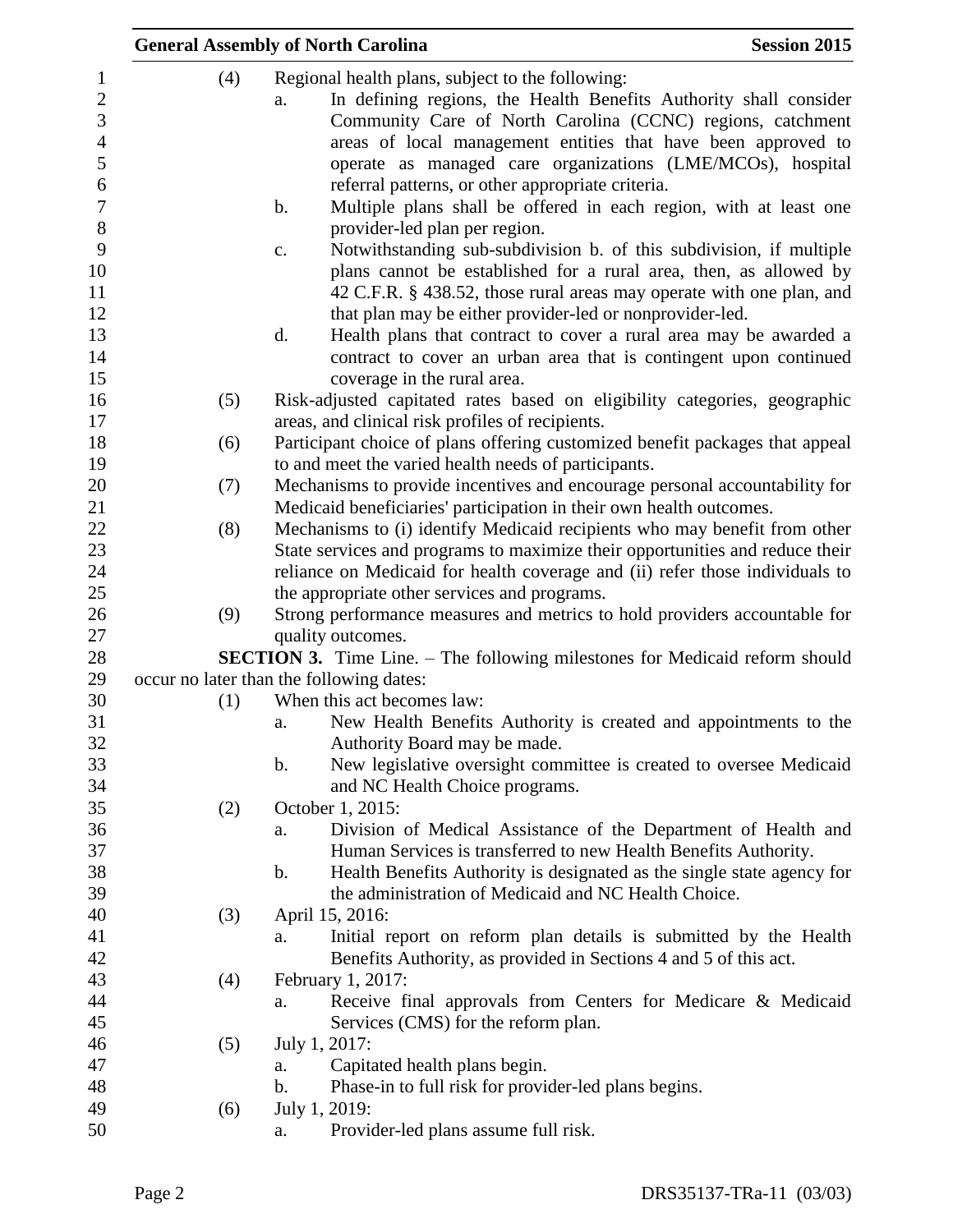### **General Assembly of North Carolina Session 2015 SECTION 4.** Development of Detailed Plan. – The Health Benefits Authority shall develop with stakeholder input a detailed plan for Medicaid reform that meets the goals listed in Section 1 of this act and includes the building blocks listed in Section 2 of this act and the time line in Section 3 of this act. The plan shall provide for strategic changes to the State's Medicaid system and shall include the following: (1) Proposed waivers, including Section 1115 waivers, or State plan amendments (SPAs) as may be necessary to implement and secure federal financial participation in the Medicaid reform required by this act. (2) Proposed legislation making the necessary amendments to the General Statutes to enact the recommended changes to the system of governance, 11 structure, and financing. (3) An estimate of the amount of State and federal funds necessary to implement the changes. The estimate should indicate costs of each phase of implementation and the total cost of full implementation. (4) An estimate of the amount of long-term savings in State funds expected from the changes. The estimate should show savings expected in each phase of implementation and the total amount of savings expected from full implementation on an annual basis. (5) The details of the two-year risk phase-in for the provider-led capitated plans. (6) The regions defined by the Health Benefits Authority, any population or provider thresholds used in defining regions, and the number of expected plans per region and how many are expected to be provider-led and nonprovider-led. (7) Any populations or diseases for which specialty plans may be established. (8) Mechanisms for measuring the State's progress toward the reform goals listed in Section 1 of this act. (9) In consultation with Community Care of North Carolina (CCNC), the 28 quality metrics for evaluating provider and health plan success. (10) Strategies for ensuring fair negotiations among provider-led plans, nonprovider-led plans, providers, and the Health Benefits Authority. (11) A recommendation of any existing State contracts that should be transferred after June 30, 2016, to the Health Benefits Authority. (12) Methods to ensure that the Health Benefits Authority will (i) enter into contracts that are advantageous to the State and (ii) properly manage the contracts to hold contractors accountable. (13) A strategy for program integrity, including how the Health Benefits Authority and the health plans will work together to ensure that Medicaid dollars are spent appropriately. (14) A robust information technology infrastructure design, including strategies to (i) after June 30, 2016, transfer existing data and resources at the Department of Health and Human Services to the Health Benefits Authority, (ii) monitor performance of health plans, and (iii) provide information to and receive information from service providers. (15) An examination of the role of counties in the Medicaid eligibility determination process, and whether alternatives, such as State-administered or regional eligibility determination programs, would be more efficient or effective. **SECTION 5.** Report of Detailed Plan. – By April 15, 2016, the Health Benefits Authority shall report to the General Assembly the Authority's strategic plan for the Medicaid reform required under Section 4 of this act. If a detailed plan cannot reasonably be completed by April 15, 2016, the Health Benefits Authority shall (i) inform the report recipients by March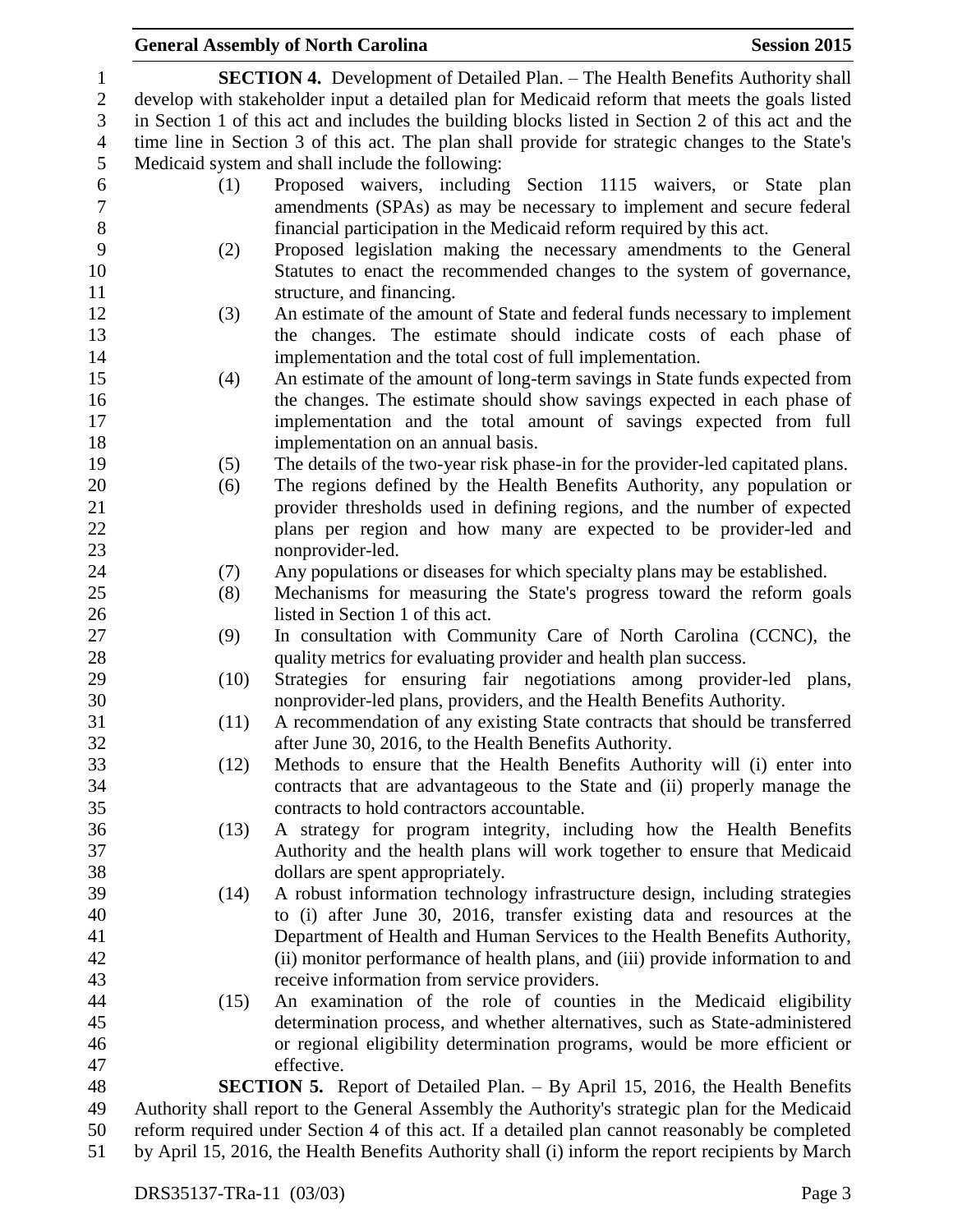#### **General Assembly of North Carolina Session 2015**

 15 that the April 15 report will be a progress report and (ii) provide by April 15 an update on the progress toward completing a plan and report on the portions of the plan that have been completed. Such a report or update shall be submitted to the Joint Legislative Oversight Committee on Medical Benefits and the Fiscal Research Division.

 **SECTION 6.** Semiannual Report. – Beginning September 1, 2016, and every six months thereafter until a final report on September 1, 2021, the Health Benefits Authority shall report to the General Assembly on the State's progress toward completing Medicaid reform. Reports shall be due to the Joint Legislative Oversight Committee on the Health Benefits Authority.

 **SECTION 7.** Maintain Funding Mechanisms. – In developing its detailed plan under Section 4 of this act, the Health Benefits Authority shall work with the Centers for Medicare & Medicaid Services (CMS) to attempt to preserve existing levels of funding generated from Medicaid-specific funding streams, such as assessments, to the extent that the levels of funding may be preserved. If such Medicaid-specific funding cannot be maintained as currently implemented, then the Health Benefits Authority shall advise the General Assembly of the modifications necessary to maintain as much revenue as possible within the context of Medicaid reform. If such Medicaid-specific funding streams cannot be preserved through the reform process or if revenue would decrease, then the Health Benefits Authority shall include that information in the cost estimates for Medicaid reform. Additionally, such funding streams should be modified so that any supplemental payments to providers are more closely aligned to improving health outcomes and achieving overall Medicaid goals.

 **SECTION 8.** Transfer DMA. – The Division of Medical Assistance (DMA) of the Department of Health and Human Services (DHHS) is hereby transferred to the Health Benefits Authority, which is created under Section 9 of this act. DMA's statutory authority, powers, duties, and functions, records, personnel, property, unexpended balances of appropriations, allocations or other funds, including the functions of budgeting and purchasing, are transferred to the Health Benefits Authority. All of DMA's prescribed powers, duties, and functions, including, but not limited to, rule making, regulation, licensing, and adoption of rules, policies, rates, regulations, and standards, and the rendering of findings, orders, and adjudications are transferred to the Board of the Health Benefits Authority. Additionally, any powers, duties, and functions performed by or in the name of DHHS for the Medicaid or NC Health Choice programs, including, but not limited to, rule making, regulation, licensing, and adoption of rules, policies, rates, regulations, and standards, and the rendering of findings, orders, and adjudications are transferred to the Board of the Health Benefits Authority.

 **SECTION 9.** New Governing Entity. – Article 3 of Chapter 143B of the General Statutes is amended by adding the following new Part:

| 37 |     | "Part 36.                                                                                  |
|----|-----|--------------------------------------------------------------------------------------------|
| 38 |     | "Health Benefits Authority.                                                                |
| 39 |     | "§ 143B-216.80. Creation and organization.                                                 |
| 40 |     | There is hereby established the Health Benefits Authority (Authority) of the Department of |
| 41 |     | Health and Human Services (Department) to operate the Medicaid and NC Health Choice        |
| 42 |     | programs. The Authority shall do the following:                                            |
| 43 | (1) | Exercise its statutory powers independently of the Department. The                         |
| 44 |     | Authority shall not be subject to the supervision, direction, or control of the            |
| 45 |     | Department.                                                                                |
| 46 | (2) | Be governed by a Board, which shall be responsible for ensuring quality                    |
| 47 |     | health outcomes to eligible recipients at a predictable cost to the taxpayers of           |
| 48 |     | this State.                                                                                |
| 49 | (3) | Function as the designated single State agency for the administration of the               |
| 50 |     | Medicaid and NC Health Choice programs.                                                    |
| 51 |     | "§ 143B-216.85. Board of the Health Benefits Authority.                                    |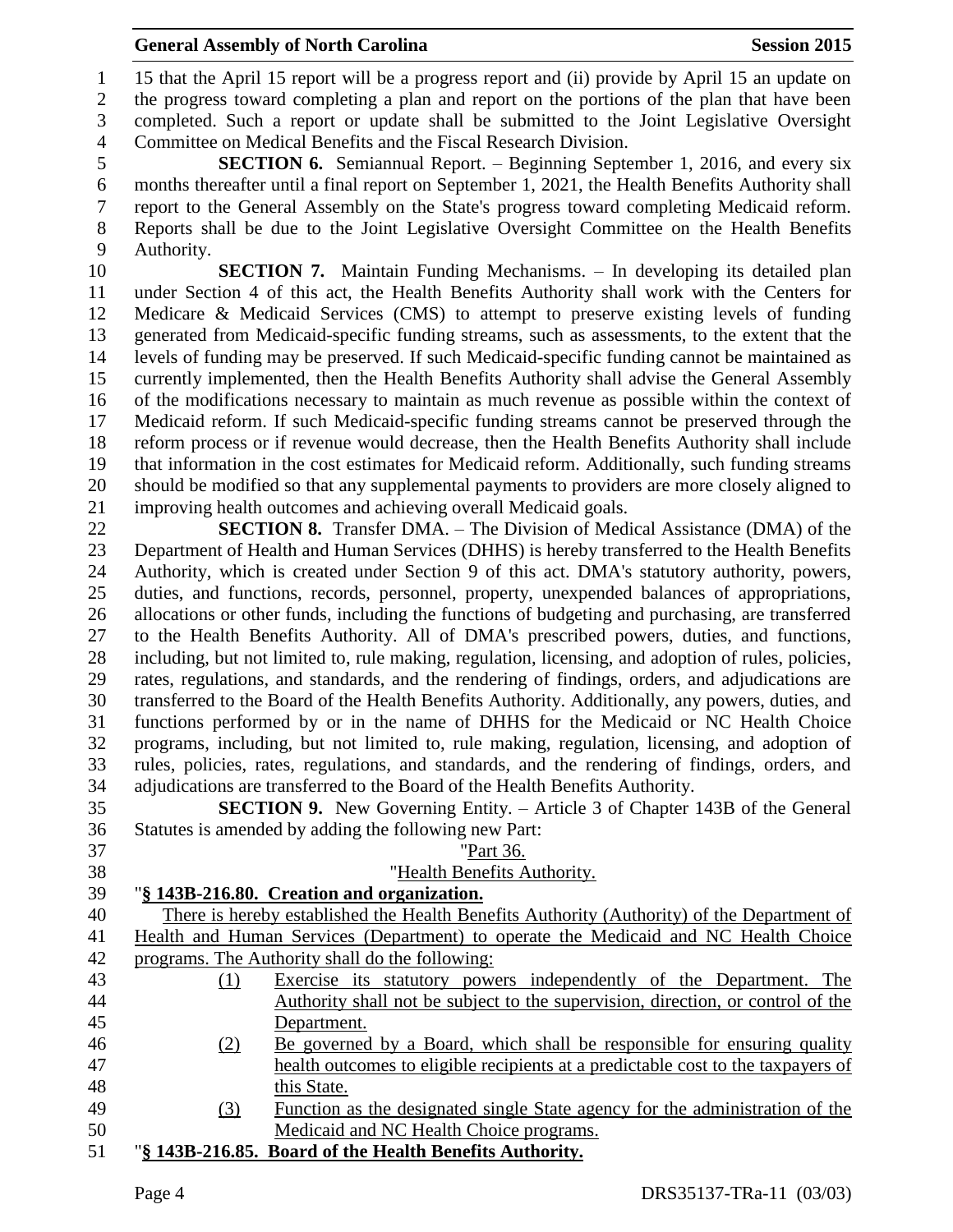|                      |                  | <b>General Assembly of North Carolina</b>                                                           | <b>Session 2015</b> |
|----------------------|------------------|-----------------------------------------------------------------------------------------------------|---------------------|
| (a)                  |                  | The Board of the Health Benefits Authority shall consist of the following:                          |                     |
|                      | $\Omega$         | Three members appointed by the Governor.                                                            |                     |
|                      | (2)              | Two members appointed by the General Assembly, on the recommendation                                |                     |
|                      |                  | of the President Pro Tempore of the Senate.                                                         |                     |
|                      | (3)              | Two members appointed by the General Assembly, on the recommendation                                |                     |
|                      |                  | of the Speaker of the House of Representatives.                                                     |                     |
|                      | $\left(4\right)$ | The Secretary of Health and Human Services, who shall serve as an ex-                               |                     |
|                      |                  | officio nonvoting member of the Board.                                                              |                     |
| (b)                  |                  | Each appointed member of the board shall have expertise from at least one of the                    |                     |
| following areas:     |                  |                                                                                                     |                     |
|                      | (1)              | The administration of large health delivery systems.                                                |                     |
|                      |                  | Health insurance.                                                                                   |                     |
|                      | (2)              |                                                                                                     |                     |
|                      | (3)              | Health actuarial science.                                                                           |                     |
|                      | (4)              | Health economics.                                                                                   |                     |
|                      | (5)              | Health law and policy.                                                                              |                     |
|                      |                  | In making appointments to the Board under this section, each appointing authority shall consult     |                     |
|                      |                  | with the other appointing authorities to ensure adequate representation from all of the areas of    |                     |
|                      |                  | expertise listed in this subsection.                                                                |                     |
| (c)                  |                  | The following individuals may not serve on the Board:                                               |                     |
|                      | (1)              | An individual who receives or has received payments during the six months                           |                     |
|                      |                  | prior to serving on the Board for providing health care or services to                              |                     |
|                      |                  | enrollees of the North Carolina Medicaid or NC Health Choice programs.                              |                     |
|                      | (2)              | An individual who is or has been during the six months prior to serving on                          |                     |
|                      |                  | the Board a registered lobbyist for a provider, or association of providers,                        |                     |
|                      |                  | receiving payments from the North Carolina Medicaid or NC Health Choice                             |                     |
|                      |                  | programs, or an employee of such a lobbyist.                                                        |                     |
|                      |                  | As used in this subsection, the term "provider" includes any parent, subsidiary, or affiliated      |                     |
|                      |                  | legal entity, and the term "provider" has the same meaning as defined under G.S. 108C-2. The        |                     |
|                      |                  | "six months prior" prohibitions provided in this section shall not apply to the initial             |                     |
| appointments.        |                  |                                                                                                     |                     |
| (d)                  |                  | Board appointees shall serve for a term, but an appointee may be removed by his or                  |                     |
|                      |                  | her appointing authority for any of the grounds set forth in G.S. $143B-13(b)$ , (c), or (d).       |                     |
|                      |                  | Appointing authorities shall fill any vacancies that arise to complete the term of the vacating     |                     |
| board member.        |                  |                                                                                                     |                     |
| (e)                  |                  | In making the initial appointments, the appointing authorities shall, in order to                   |                     |
|                      |                  | stagger terms, designate one person appointed under subdivision (1) of subsection (a) of this       |                     |
|                      |                  | section, one person appointed under subdivision (2) of subsection (a) of this section, and one      |                     |
|                      |                  | person appointed under subdivision (3) of subsection (a) of this section to serve until June 30,    |                     |
|                      |                  | 2017. The remaining four appointees shall serve until June 30, 2019. Future appointees shall        |                     |
|                      |                  | serve terms of four years, with staggered terms based on this section. Board members may            |                     |
|                      |                  | serve up to two consecutive terms, not including the abbreviated two-year terms that establish      |                     |
|                      |                  | staggered terms or terms of less than two years that result from the filling of a vacancy.          |                     |
| (f)                  |                  | The Board shall elect a chair from among the voting members of the Board.                           |                     |
| (g)                  |                  | The Board shall meet at least monthly until July 1, 2017, and at least quarterly                    |                     |
|                      |                  | thereafter. The Board may also meet at the call of the chair or at the request of a majority of the |                     |
|                      |                  | voting Board members. A majority of the voting Board members constitutes a quorum for               |                     |
| conducting business. |                  |                                                                                                     |                     |
| (h)                  |                  | Board members shall serve as fiduciaries for the Medicaid and NC Health Choice                      |                     |
|                      |                  | programs and are subject to the duty of care, the duty of loyalty, and the duty of obedience as     |                     |
|                      |                  | established under nonprofit corporate law. These duties are in addition to any other                |                     |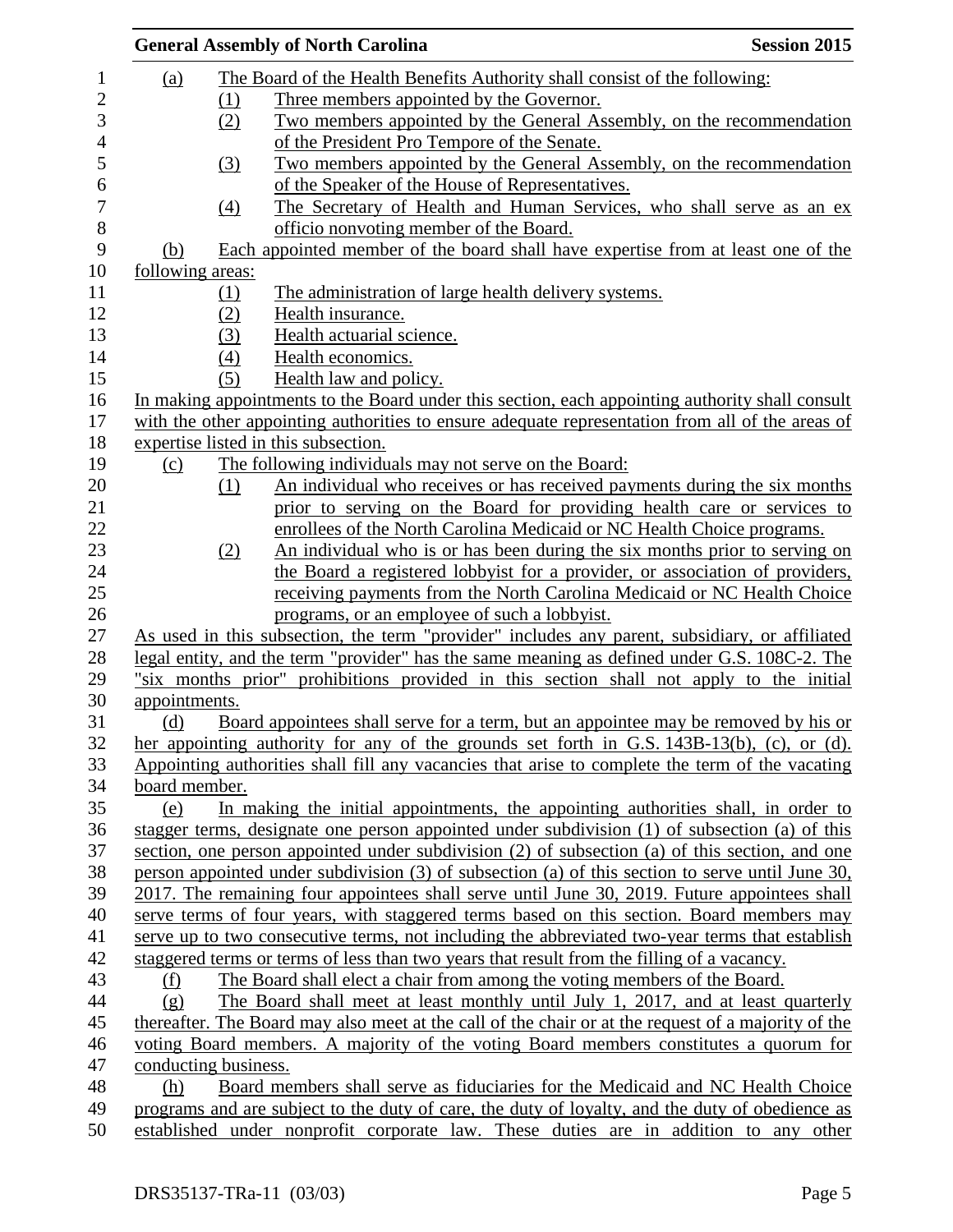|                  |                                                                  |                   | <b>General Assembly of North Carolina</b>                                                       | <b>Session 2015</b> |  |  |
|------------------|------------------------------------------------------------------|-------------------|-------------------------------------------------------------------------------------------------|---------------------|--|--|
| $\mathbf{1}$     |                                                                  |                   | requirements placed on the Board members as public servants under Chapter 138A of the           |                     |  |  |
| $\mathbf{2}$     | General Statutes.                                                |                   |                                                                                                 |                     |  |  |
| 3                | Board members are State officers and not State employees.<br>(i) |                   |                                                                                                 |                     |  |  |
| $\overline{4}$   | (i)                                                              |                   | The voting members of the Board shall be compensated. The compensation for                      |                     |  |  |
| 5                |                                                                  |                   | Board members established under G.S. 143B-216.90(3) shall be comparable to compensation         |                     |  |  |
| 6                |                                                                  |                   | paid to the members of boards of corporations managing large hospital systems or operating      |                     |  |  |
| $\boldsymbol{7}$ |                                                                  |                   | large health insurance plans, but shall not exceed the highest compensation paid to a member of |                     |  |  |
| $8\,$            |                                                                  |                   | the Council of State. Compensation shall be in an amount sufficient to obtain quality           |                     |  |  |
| 9                |                                                                  |                   | professionals with experience managing large businesses, insurance programs, and health         |                     |  |  |
| 10               |                                                                  |                   | systems. When adjusting members' compensation, the Board shall provide a justification to the   |                     |  |  |
| 11               |                                                                  |                   | Office of State Human Resources based upon a survey of comparable large hospital systems        |                     |  |  |
| 12               |                                                                  |                   | and health insurance plans.                                                                     |                     |  |  |
| 13               |                                                                  |                   | "§ 143B-216.90. Powers and duties of the Board of the Health Benefits Authority.                |                     |  |  |
| 14               | (a)                                                              |                   | The Board of the Health Benefits Authority shall have the following powers and                  |                     |  |  |
| 15               | duties:                                                          |                   |                                                                                                 |                     |  |  |
| 16               |                                                                  | (1)               | Administer and operate the Medicaid and NC Health Choice programs.                              |                     |  |  |
| 17               |                                                                  |                   | None of the powers and duties enumerated in the other subdivisions of this                      |                     |  |  |
| 18               |                                                                  |                   | subsection shall be construed to limit the broad grant of authority to                          |                     |  |  |
| 19               |                                                                  |                   | administer and operate the Medicaid and NC Health Choice programs.                              |                     |  |  |
| 20               |                                                                  | (2)               | Employ the Medicaid Director, who shall be responsible for the daily                            |                     |  |  |
| 21               |                                                                  |                   | operation of the Authority, and other staff, including legal staff. In hiring                   |                     |  |  |
| 22               |                                                                  |                   | staff, the Board may offer employment contracts for a term.                                     |                     |  |  |
| 23               |                                                                  | (3)               | Set compensation for the employees, including performance-based bonuses                         |                     |  |  |
| 24               |                                                                  |                   | based on meeting budget or other targets, and for the Board of the Authority.                   |                     |  |  |
| 25               |                                                                  | (4)               | Procure office space for the Authority, including, if the Board so chooses,                     |                     |  |  |
| 26               |                                                                  |                   | office space that is co-located with employees of the Department of Health                      |                     |  |  |
| 27               |                                                                  |                   | and Human Services.                                                                             |                     |  |  |
| 28               |                                                                  | (5)               | Enter into contracts for the administration of the Medicaid and NC Health                       |                     |  |  |
| 29               |                                                                  |                   | Choice programs, as well as manage such contracts, including contracts of a                     |                     |  |  |
| $30\,$           |                                                                  |                   | consulting or advisory nature. The Authority may contract with any                              |                     |  |  |
| 31               |                                                                  |                   | governmental agency, person, association, or corporation to accomplish its                      |                     |  |  |
| 32               |                                                                  |                   | duties and responsibilities. The Authority is encouraged, but not required, to                  |                     |  |  |
| 33               |                                                                  |                   | contract with the Department of Health and Human Services when possible.                        |                     |  |  |
| 34               |                                                                  | $\underline{(6)}$ | Employ or contract for independent internal auditing staff that report directly                 |                     |  |  |
| 35               |                                                                  |                   | the Board rather than to the Medicaid Director. Notwithstanding<br>to                           |                     |  |  |
| 36               |                                                                  |                   | subsection (b) of this section, this function may not be delegated.                             |                     |  |  |
| 37               |                                                                  | <u>(7)</u>        | Pursuant to G.S. 108A-1, supervise the county departments of social services                    |                     |  |  |
| 38               |                                                                  |                   | in their administration of eligibility determinations. Pursuant to subdivision                  |                     |  |  |
| 39               |                                                                  |                   | (5) of this subsection, the Board may contract with the Department of Health                    |                     |  |  |
| 40               |                                                                  |                   | and Human Services or any other appropriate party to perform this task or a                     |                     |  |  |
| 41               |                                                                  |                   | portion of this task.                                                                           |                     |  |  |
| 42               |                                                                  | (8)               | Define and approve the following for the Authority and the programs                             |                     |  |  |
| 43               |                                                                  |                   | managed by the Authority:                                                                       |                     |  |  |
| 44               |                                                                  |                   | Business policy.<br>a.                                                                          |                     |  |  |
| 45               |                                                                  |                   | Strategic plans, including desired health outcomes for the covered<br><u>b.</u>                 |                     |  |  |
| 46               |                                                                  |                   | populations, which shall do the following:                                                      |                     |  |  |
| 47               |                                                                  |                   | Be developed at a frequency of no less than every five years<br><u>1.</u>                       |                     |  |  |
| 48               |                                                                  |                   | with the input of stakeholders.                                                                 |                     |  |  |
| 49               |                                                                  |                   | Identify key opportunities and challenges<br>$2_{\cdot}$                                        | facing<br>the       |  |  |
| 50               |                                                                  |                   | organization.                                                                                   |                     |  |  |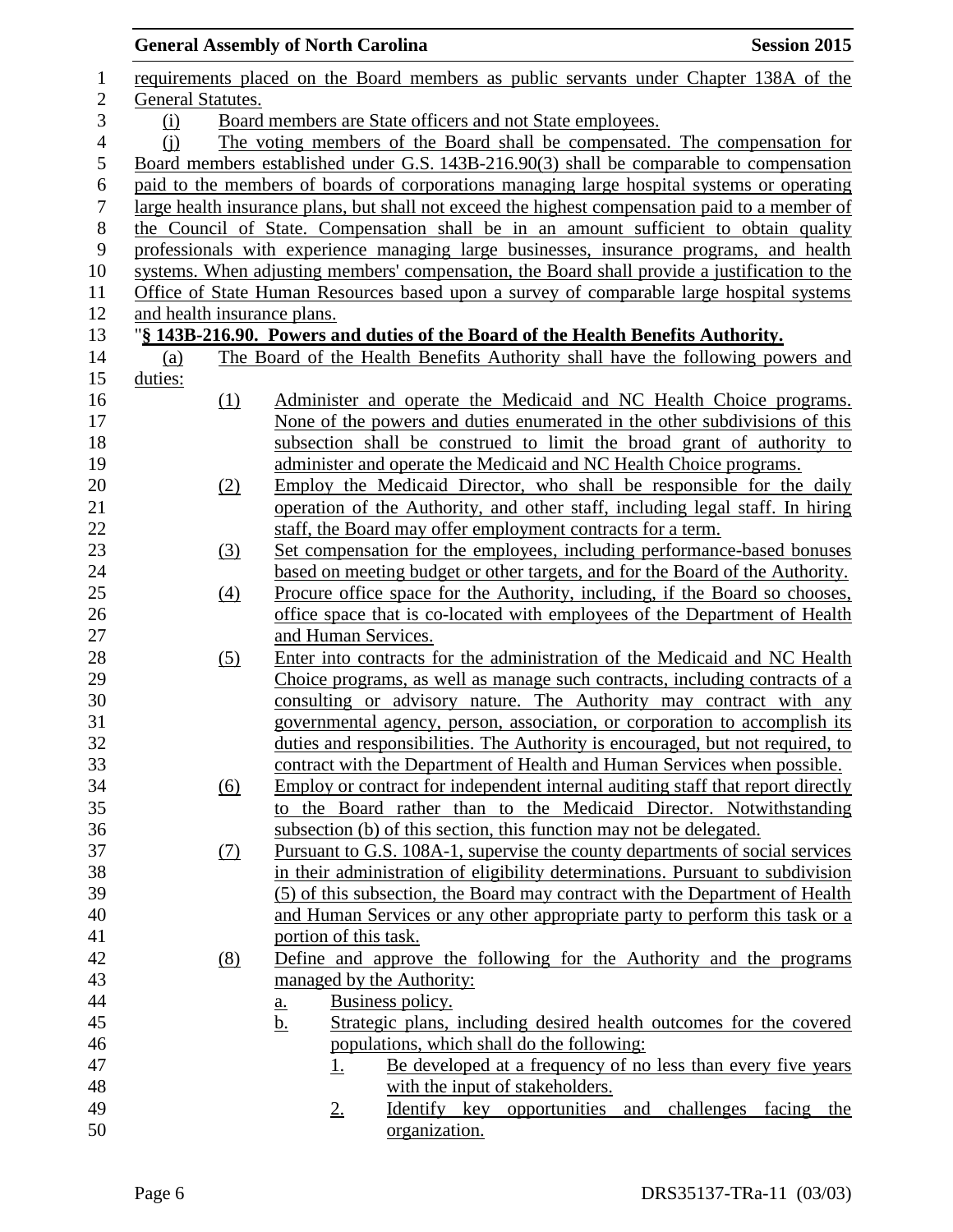| <b>General Assembly of North Carolina</b> |                   |                    |                                                                                                                                 | <b>Session 2015</b> |
|-------------------------------------------|-------------------|--------------------|---------------------------------------------------------------------------------------------------------------------------------|---------------------|
|                                           |                   | <u>3.</u>          | <u>Identify the Authority's strengths and weaknesses to address</u>                                                             |                     |
|                                           |                   |                    | these opportunities and challenges.                                                                                             |                     |
|                                           |                   | <u>4.</u>          | Identify key goals for the Authority for this time period,                                                                      |                     |
|                                           |                   |                    | consistent with the reform goals identified by the General                                                                      |                     |
|                                           |                   |                    | Assembly.                                                                                                                       |                     |
|                                           |                   | <u>5.</u>          | <u>Identify</u> output and outcome performance measures to                                                                      |                     |
|                                           |                   |                    | quantify the Authority's progress toward these goals.                                                                           |                     |
|                                           |                   |                    | Identify strategies to reach these goals.                                                                                       |                     |
|                                           |                   | $rac{6}{7}$        | Be used as a guide for units within the Authority to establish                                                                  |                     |
|                                           |                   |                    | unit-specific operational plans at the same frequency.                                                                          |                     |
|                                           | $\underline{c}$ . |                    | Performance management system, including quantitative indicators                                                                |                     |
|                                           |                   |                    | for goals and objectives, which shall do the following:                                                                         |                     |
|                                           |                   | <u>1.</u>          | <u>Be developed and implemented within the first year of the</u>                                                                |                     |
|                                           |                   |                    | creation of the Authority, and updated no less than annually                                                                    |                     |
|                                           |                   |                    | thereafter with available data.                                                                                                 |                     |
|                                           |                   | $2_{\cdot}$        | Establish quantitative performance measures focusing on the                                                                     |                     |
|                                           |                   |                    | quality and efficiency of service delivery and administration,                                                                  |                     |
|                                           |                   |                    | using a nationally recognized quality improvement effort                                                                        |                     |
|                                           |                   |                    | allowing comparison of North Carolina to other states as                                                                        |                     |
|                                           |                   |                    | those developed by, but not limited to, the federal Medicaid                                                                    |                     |
|                                           |                   |                    | Quality Measurement Program and the Baldridge Quality                                                                           |                     |
|                                           |                   |                    | Program.                                                                                                                        |                     |
|                                           |                   | $\underline{3}$ .  | Establish measurable objectives for each goal identified in the                                                                 |                     |
|                                           |                   |                    | strategic plan, and performance updated annually.                                                                               |                     |
|                                           |                   | <u>4.</u>          | Establish, for each objective, benchmark activities, including                                                                  |                     |
|                                           |                   |                    | an estimated date of completion, the area for which efforts are<br>attempting a change, a quantitative indicator of success for |                     |
|                                           |                   |                    | the area, and quarterly milestones allowing Authority                                                                           |                     |
|                                           |                   |                    | managers and employees to monitor progress throughout the                                                                       |                     |
|                                           |                   |                    | year.                                                                                                                           |                     |
|                                           |                   | 5.                 | Establish mechanisms for obtaining data necessary for the                                                                       |                     |
|                                           |                   |                    | collection and public distribution of performance information.                                                                  |                     |
|                                           | <u>d.</u>         |                    | Program and policy changes.                                                                                                     |                     |
|                                           | e.                |                    | Operational budget and assumptions.                                                                                             |                     |
| (9)                                       |                   |                    | Establish and adjust all program components, except for eligibility, of the                                                     |                     |
|                                           |                   |                    | Medicaid and NC Health Choice programs within the appropriated and                                                              |                     |
|                                           |                   | allocated budget.  |                                                                                                                                 |                     |
| (10)                                      |                   |                    | Adopt rules related to the Medicaid and NC Health Choice programs.                                                              |                     |
| (11)                                      |                   |                    | Serve as trustees of the Medicaid Reserve Account established under                                                             |                     |
|                                           |                   | G.S. 143B-216.105. |                                                                                                                                 |                     |
| (12)                                      |                   |                    | Develop midyear budget correction plans and strategies and then take                                                            |                     |
|                                           |                   |                    | midyear budget corrective actions necessary to keep the Medicaid and NC                                                         |                     |
|                                           |                   |                    | Health Choice programs within budget.                                                                                           |                     |
| (13)                                      |                   |                    | Approve or disapprove and oversee all expenditures to be charged to or                                                          |                     |
|                                           |                   |                    | allocated to the Medicaid and NC Health Choice programs by other                                                                |                     |
|                                           |                   |                    | divisions of the Department of Health and Human Services or by other State                                                      |                     |
|                                           |                   |                    | departments or agencies.                                                                                                        |                     |
| (14)                                      |                   |                    | Develop and present to the General Assembly and the Office of State Budget                                                      |                     |
|                                           |                   |                    | and Management by January 1 of each year, beginning in 2016, the                                                                |                     |
|                                           |                   |                    | following information for the Medicaid and NC Health Choice programs:                                                           |                     |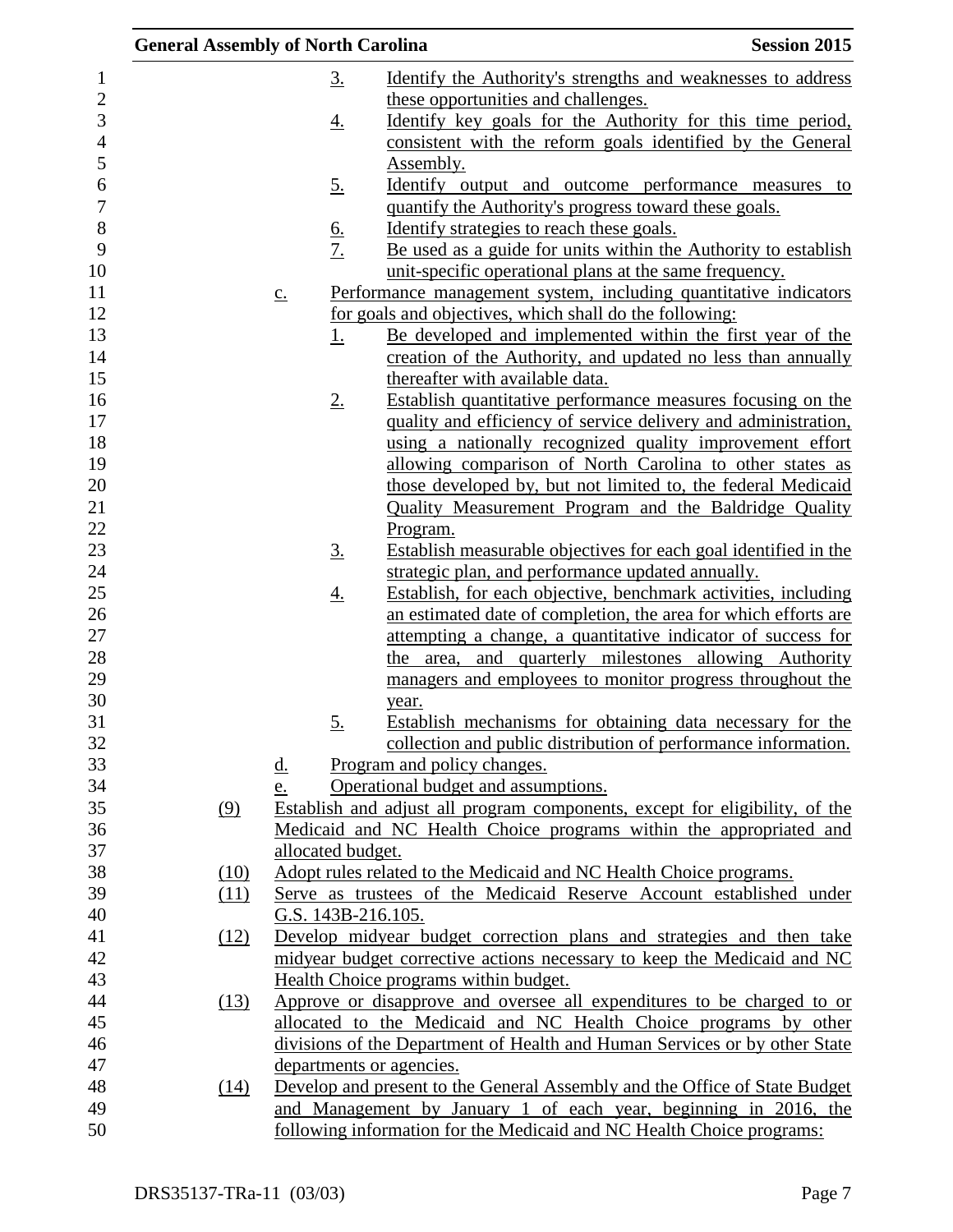| <b>General Assembly of North Carolina</b> |                   |                |                                                                       |           | <b>Session 2015</b>                                                                                                                                    |
|-------------------------------------------|-------------------|----------------|-----------------------------------------------------------------------|-----------|--------------------------------------------------------------------------------------------------------------------------------------------------------|
|                                           | <u>a.</u>         |                |                                                                       |           | A detailed four-year forecast of expected changes to enrollment                                                                                        |
|                                           |                   |                | growth and enrollment mix.                                            |           |                                                                                                                                                        |
|                                           | <u>b.</u>         |                |                                                                       |           | What program changes will be made by the Authority in order to stay                                                                                    |
|                                           |                   |                |                                                                       |           | within the existing budget for the programs based on the next fiscal                                                                                   |
|                                           |                   |                | year's forecasted enrollment growth and enrollment mix.               |           |                                                                                                                                                        |
|                                           | $\underline{c}$ . |                |                                                                       |           | The cost to maintain the current level of services based on the next                                                                                   |
|                                           |                   |                |                                                                       |           | fiscal year's forecasted enrollment growth and enrollment mix.                                                                                         |
| (15)                                      |                   |                |                                                                       |           | Secure and pay for the services of the State Auditor's Office to conduct                                                                               |
|                                           |                   |                | annual audits of the financial accounts of the Authority.             |           |                                                                                                                                                        |
| (16)                                      |                   |                |                                                                       |           | Publish the Annual Medicaid Report, which shall contain, at a minimum, the                                                                             |
|                                           | <u>following:</u> |                |                                                                       |           |                                                                                                                                                        |
|                                           | $a_{\cdot}$       |                |                                                                       |           | Details on the Authority's performance over the prior four years on                                                                                    |
|                                           |                   | the following: |                                                                       |           |                                                                                                                                                        |
|                                           |                   | <u>1.</u>      |                                                                       |           | The identified quantitative measures from its strategic plan                                                                                           |
|                                           |                   |                | and performance management system.                                    |           |                                                                                                                                                        |
|                                           |                   |                |                                                                       |           | A comparison of the identified quantitative measures from its                                                                                          |
|                                           |                   | $2_{\cdot}$    |                                                                       |           | strategic plan and performance management system and other                                                                                             |
|                                           |                   |                |                                                                       |           |                                                                                                                                                        |
|                                           |                   |                |                                                                       |           | states participating in the quality improvement effort.                                                                                                |
| (17)                                      | b.                |                | Annual audited financial statements.                                  |           |                                                                                                                                                        |
|                                           |                   |                |                                                                       |           | Publish in an electronic format, and update on at least a monthly basis, at<br>least the following information about the Medicaid and NC Health Choice |
|                                           |                   |                |                                                                       |           |                                                                                                                                                        |
|                                           | programs:         |                |                                                                       |           |                                                                                                                                                        |
|                                           | $a_{\cdot}$       |                | Enrollment by program aid category by county.                         |           |                                                                                                                                                        |
|                                           | <u>b.</u>         |                | Per member per month spending by category of service.                 |           |                                                                                                                                                        |
|                                           | $\underline{c}$ . |                |                                                                       |           | Spending and receipts by fund along with a detailed variance                                                                                           |
|                                           |                   | analysis.      |                                                                       |           | A comparison of the above figures to the amounts forecasted and                                                                                        |
|                                           | $\underline{d}$ . |                | budgeted for the corresponding time period.                           |           |                                                                                                                                                        |
| (b)                                       |                   |                |                                                                       |           | The Board may delegate any of its powers and duties to the Medicaid Director and                                                                       |
|                                           |                   |                |                                                                       |           | other staff of the Authority. In delegating powers or duties, however, the Board maintains the                                                         |
|                                           |                   |                | responsibility for the performance of those powers or duties.         |           |                                                                                                                                                        |
| (c)                                       |                   |                |                                                                       |           | The General Assembly retains the authority to determine the eligibility categories                                                                     |
|                                           |                   |                | and income thresholds for the Medicaid and NC Health Choice programs. |           |                                                                                                                                                        |
|                                           |                   |                | "§ 143B-216.95. Variations from certain State laws.                   |           |                                                                                                                                                        |
|                                           |                   |                |                                                                       |           | Although generally subject to the laws of this State, the following exemptions, limitations,                                                           |
|                                           |                   |                |                                                                       |           | and modifications apply to the Health Benefits Authority, notwithstanding any other provision                                                          |
| of law:                                   |                   |                |                                                                       |           |                                                                                                                                                        |
| (1)                                       |                   |                |                                                                       |           | Any employee position within the Authority created on or after October 1,                                                                              |
|                                           |                   |                |                                                                       |           | 2015, or that becomes vacant on or after October 1, 2015, shall not be                                                                                 |
|                                           |                   |                |                                                                       |           | subject to portions of the State Personnel Act, as provided in                                                                                         |
|                                           |                   |                |                                                                       |           | G.S. 126-5(c13). After July 1, 2017, however, the Board of the Authority                                                                               |
|                                           |                   |                |                                                                       |           |                                                                                                                                                        |
|                                           |                   |                |                                                                       |           | may designate employee positions as subject to the State Personnel Act,                                                                                |
|                                           |                   |                |                                                                       |           | provided that the positions so designated do not meet the definition of                                                                                |
|                                           |                   |                | "exempt position" under G.S. 126-5(b).                                |           |                                                                                                                                                        |
| <u>(2)</u>                                |                   |                |                                                                       |           | The Authority may have its own legislative liaison, who shall be in addition                                                                           |
|                                           |                   |                |                                                                       |           | to any that the Department of Health and Human Services is allowed under                                                                               |
|                                           | <u>law.</u>       |                |                                                                       |           |                                                                                                                                                        |
| $\left(3\right)$                          |                   |                |                                                                       |           | The Authority may choose to retain legal counsel other than the Attorney                                                                               |
|                                           | General.          |                |                                                                       |           |                                                                                                                                                        |
| (4)                                       | The               | Authority's    | employment                                                            | contracts | offered<br>pursuant<br>to                                                                                                                              |
|                                           |                   |                |                                                                       |           | G.S. $143B-216.90(a)(2)$ are not subject to review and approval by the Office                                                                          |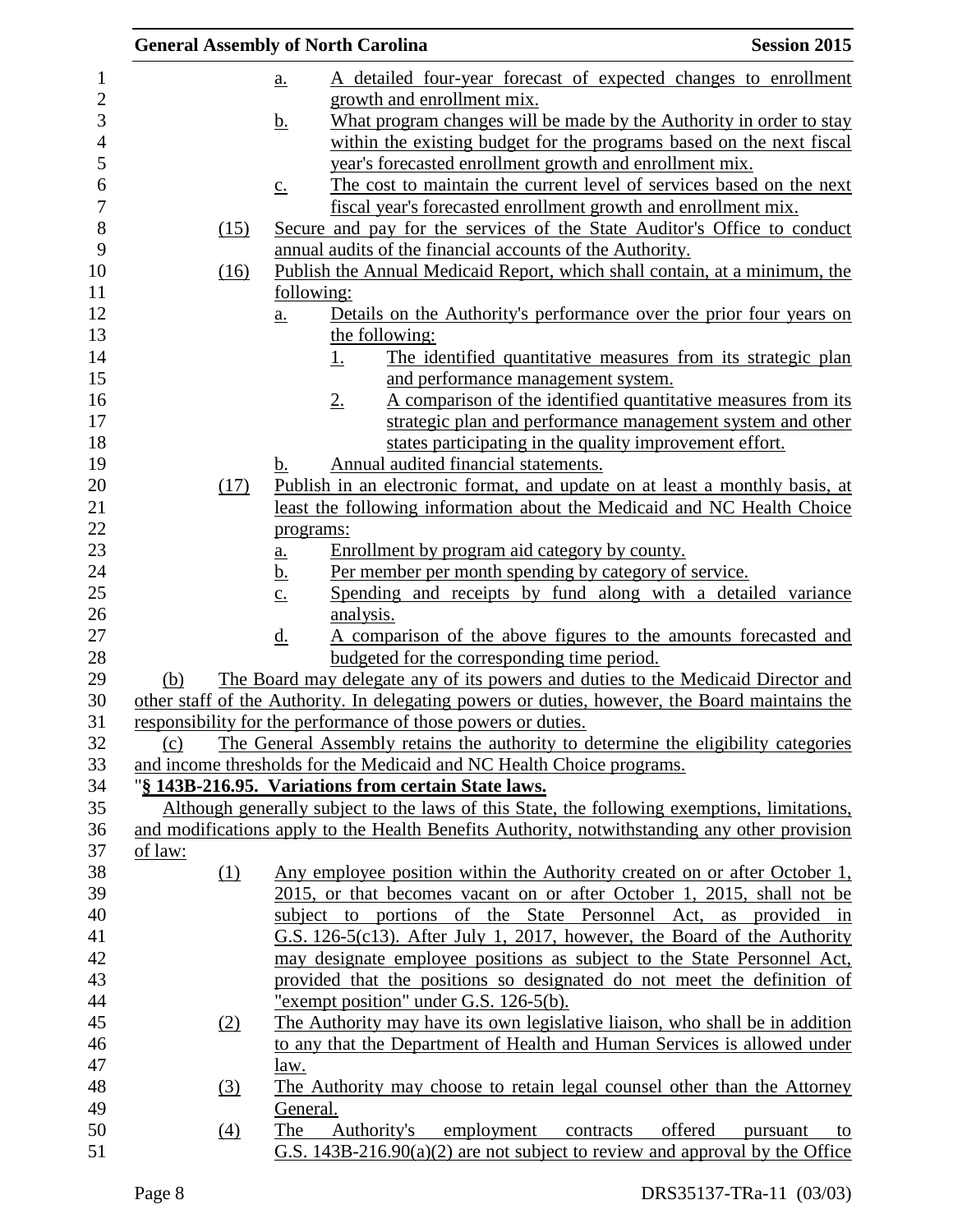|                            | <b>General Assembly of North Carolina</b><br><b>Session 2015</b>                                                                                                                     |
|----------------------------|--------------------------------------------------------------------------------------------------------------------------------------------------------------------------------------|
|                            | of State Human Resources. The Authority's employment of supplementary                                                                                                                |
|                            | staff for temporary work is not subject to review and approval by the Office                                                                                                         |
|                            | of State Human Resources.                                                                                                                                                            |
| (5)                        | If the Authority establishes alternative procedures for the review and                                                                                                               |
|                            | approval of contracts, then the Authority is exempt from State contract                                                                                                              |
|                            | review and approval requirements, but may still choose to utilize the State                                                                                                          |
|                            | contract review and approval procedures for particular contracts.                                                                                                                    |
| <u>(6)</u>                 | The Authority shall submit its budget proposal to be included in the                                                                                                                 |
|                            | Governor's Recommended State Budget directly to the Office of State                                                                                                                  |
|                            | Budget and Management, rather than submitting it through the Office of                                                                                                               |
|                            | Central Management and Support at the Department of Health and Human                                                                                                                 |
|                            | Services.                                                                                                                                                                            |
| (7)                        | The Secretary of Health and Human Services may not transfer funds into or                                                                                                            |
|                            | out of the budget of, or any funds controlled by, the Health Benefits                                                                                                                |
|                            | Authority without the approval of the Board of the Authority.                                                                                                                        |
| (8)                        | The Board of the Authority may move into a closed session for any of the                                                                                                             |
|                            | reasons listed in G.S. 143-318.11, as well as for discussions on the                                                                                                                 |
|                            | following:                                                                                                                                                                           |
|                            | <u>Rates, contract amounts, or any other amounts to be paid to any</u><br>$\underline{a}$ .                                                                                          |
|                            | entity, including the amount of any transfers to a division of the                                                                                                                   |
|                            | Department of Health and Human Services or to any other State                                                                                                                        |
|                            | agency or division.                                                                                                                                                                  |
|                            | Audits and investigations.<br><u>b.</u>                                                                                                                                              |
|                            | Development of the annual budget forecast report for the General<br>$\underline{c}$ .                                                                                                |
|                            | Assembly, as required by G.S. $143B-216.90(a)(14)$ .                                                                                                                                 |
|                            | Development of a strategic plan.<br><u>d.</u>                                                                                                                                        |
|                            | Any report to be submitted to the General Assembly.<br>e.                                                                                                                            |
| (9)                        | Documents created for, or developed during, a closed session of the Board                                                                                                            |
|                            | for one of the reasons specifically listed in the sub-subdivisions of                                                                                                                |
|                            | subdivision (8) of this section, as well as any minutes from such a closed                                                                                                           |
|                            | session of the Board, that would otherwise become public record by                                                                                                                   |
|                            | operation of Chapter 132 of the General Statutes, shall not become public                                                                                                            |
|                            | record until the item under discussion has been made public through the                                                                                                              |
|                            | publishing of the relevant rate or amount, findings from an audit or                                                                                                                 |
|                            | investigation, the annual budget forecast report, the strategic plan, or a report                                                                                                    |
|                            | to the General Assembly.                                                                                                                                                             |
|                            | "§ 143B-216.100. Cooling off period for certain Health Benefits Authority employees.                                                                                                 |
| (a)                        | Neither a Health Benefits Authority employee who, in the six months immediately                                                                                                      |
|                            | preceding termination of State employment, participated personally and substantially in the                                                                                          |
|                            | award or management of a State contract with an entity, nor an immediate family member of                                                                                            |
|                            | such a Health Benefits Authority employee shall either prior to or within a period of six months                                                                                     |
|                            | immediately after termination of employment, knowingly accept employment with, commence                                                                                              |
|                            | employment with, or receive compensation for services from, such a contracting entity.                                                                                               |
| (b)                        | Neither a Health Benefits Authority executive officer nor an immediate family                                                                                                        |
|                            | member of such an executive officer shall either prior to or within a period of six months                                                                                           |
|                            | immediately after termination of employment, knowingly accept employment with, commence                                                                                              |
|                            | employment with, or receive compensation for services from, an entity that contracts with the                                                                                        |
| Health Benefits Authority. |                                                                                                                                                                                      |
| (c)                        | Any person who violates this section, or solicits or conspires with a person to<br>violate this section, shall be guilty of a Class 3 misdemeanor and shall be fined in an amount no |
|                            | less than one thousand dollars (\$1,000), nor more than five thousand dollars (\$5,000).                                                                                             |
|                            |                                                                                                                                                                                      |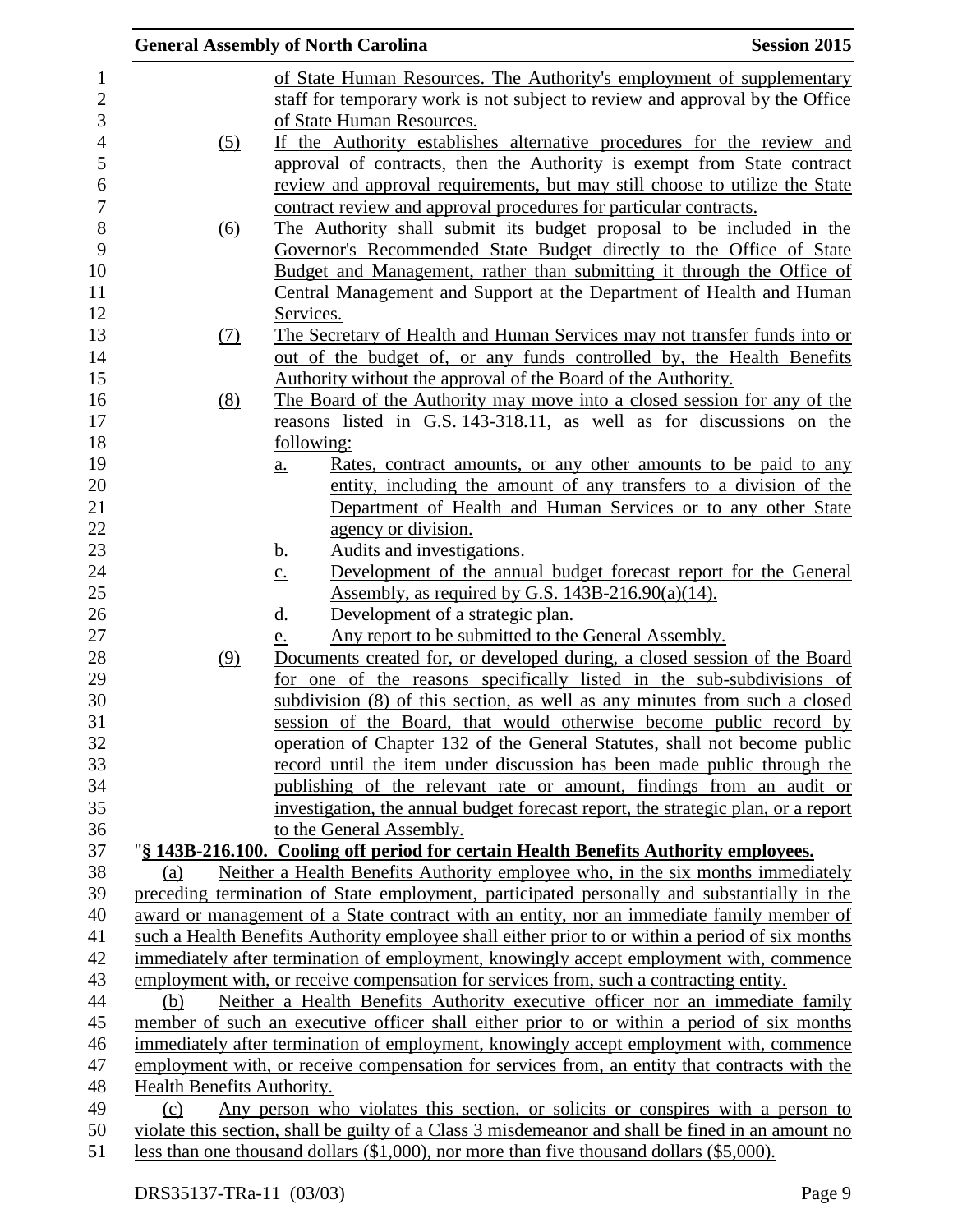|                | <b>General Assembly of North Carolina</b>                                                                                                      | <b>Session 2015</b> |
|----------------|------------------------------------------------------------------------------------------------------------------------------------------------|---------------------|
| 1              | As used in this section, (i) the term "contract" does not include provider enrollment<br>(d)                                                   |                     |
| 2              | agreements, (ii) the term "entity" includes any parent, subsidiary, or affiliated legal entity, and                                            |                     |
| 3              | (iii) the term "immediate family member" means a spouse, child, sibling, parent, grandparent,                                                  |                     |
| $\overline{4}$ | or grandchild, or the spouse of an immediate family member, and includes stepparents,                                                          |                     |
| 5              | stepchildren, stepsiblings, and adoptive relationships.                                                                                        |                     |
| 6              | "§ 143B-216.105. Medicaid Reserve Account.                                                                                                     |                     |
| $\tau$         | The Medicaid Reserve Account is established as a nonreverting reserve in the<br>(a)                                                            |                     |
| $8\,$          | General Fund. The purpose of the Medicaid Reserve Account is to provide for unexpected                                                         |                     |
| 9              | budgetary shortfalls within the Medicaid and NC Health Choice programs that result from                                                        |                     |
| 10             | program expenditures in excess of the amount appropriated for the Medicaid and NC Health                                                       |                     |
| 11             | Choice programs by the General Assembly and which continue to exist after the Health                                                           |                     |
| 12             | Benefits Authority makes its best efforts to control costs through midyear budget corrections                                                  |                     |
| 13             | under G.S. 143B-216.90(a)(12).                                                                                                                 |                     |
| 14             | The Medicaid Reserve Account shall have the following minimum and maximum<br>(b)                                                               |                     |
| 15             | target balances:                                                                                                                               |                     |
| 16             | Minimum target. $-$ Nine percent (9%) of a given fiscal year's General Fund<br>(1)                                                             |                     |
| 17             | appropriations for claims expenditures for both the Medicaid and NC Health                                                                     |                     |
| 18             | Choice programs.                                                                                                                               |                     |
| 19             | <u>Maximum target. – Twenty-five percent (25%) of a given fiscal year's</u><br>(2)                                                             |                     |
| 20             | General Fund appropriations for claims expenditures for both the Medicaid                                                                      |                     |
| 21             | and NC Health Choice programs.                                                                                                                 |                     |
| 22             | Notwithstanding G.S. 143C-1-2(b), any funds appropriated to the Health Benefits<br>(c)                                                         |                     |
| 23             | Authority for the Medicaid or NC Health Choice programs and that remain unencumbered at                                                        |                     |
| 24             | the end of a fiscal year shall, rather than revert to the General Fund, be credited to the Medicaid                                            |                     |
| 25             | Reserve Account. Any funds to be deposited in the Medicaid Reserve Account that would                                                          |                     |
| 26<br>27       | cause the fund balance to exceed the maximum target balance for the Medicaid Reserve<br>Account shall instead be credited to the General Fund. |                     |
| 28             | The Medicaid Reserve Account may be accessed by the Health Benefits Authority<br>(d)                                                           |                     |
| 29             | to manage budgetary shortfalls in the Medicaid and NC Health Choice programs only after all                                                    |                     |
| 30             | of the following occur:                                                                                                                        |                     |
| 31             | The Board of the Health Benefits Authority certifies that there is a projected<br><u>(1)</u>                                                   |                     |
| 32             | Medicaid shortfall in the current fiscal year.                                                                                                 |                     |
| 33             | The Health Benefits Authority has already made midyear budget corrections<br>(2)                                                               |                     |
| 34             | under G.S. $143B-216.90(a)(12)$ , but those midyear budget corrections have                                                                    |                     |
| 35             | not achieved the projected budget savings.                                                                                                     |                     |
| 36             | The Health Benefits Authority reports to the Joint Legislative Commission<br><u>(3)</u>                                                        |                     |
| 37             | on Governmental Operations on its intent to access the Medicaid Reserve                                                                        |                     |
| 38             | Account. The report shall include a detailed analysis of receipts, payments,                                                                   |                     |
| 39             | claims, and transfers, including an identification of and explanation of the                                                                   |                     |
| 40             | recurring and nonrecurring components of the shortfall.                                                                                        |                     |
| 41             | Medicaid Reserve Account funds may be accessed in accordance with this subsection even if it                                                   |                     |
| 42             | results in the fund balance falling below the minimum target balance for the Medicaid Reserve                                                  |                     |
| 43             | Account."                                                                                                                                      |                     |
| 44             | <b>SECTION 10.</b> Board Start-Up. $-$ (a) Notwithstanding the date provided in this act                                                       |                     |
| 45             | for when the Board begins to govern the Medicaid and NC Health Choice programs, the Board                                                      |                     |
| 46             | of the Health Benefits Authority may meet prior to October 1, 2015, in order to plan. The                                                      |                     |
| 47             | Board may begin meeting as soon as a majority of the appointments have been made, upon the                                                     |                     |
| 48             | call of a majority of members appointed as of that time. Prior to October 1, 2015, Board                                                       |                     |
| 49             | meetings shall be staffed by the Division of Medical Assistance.                                                                               |                     |
| 50             | <b>SECTION 10.(b)</b> As provided in G.S. 143B-216.85(j), as enacted by Section 9 of                                                           |                     |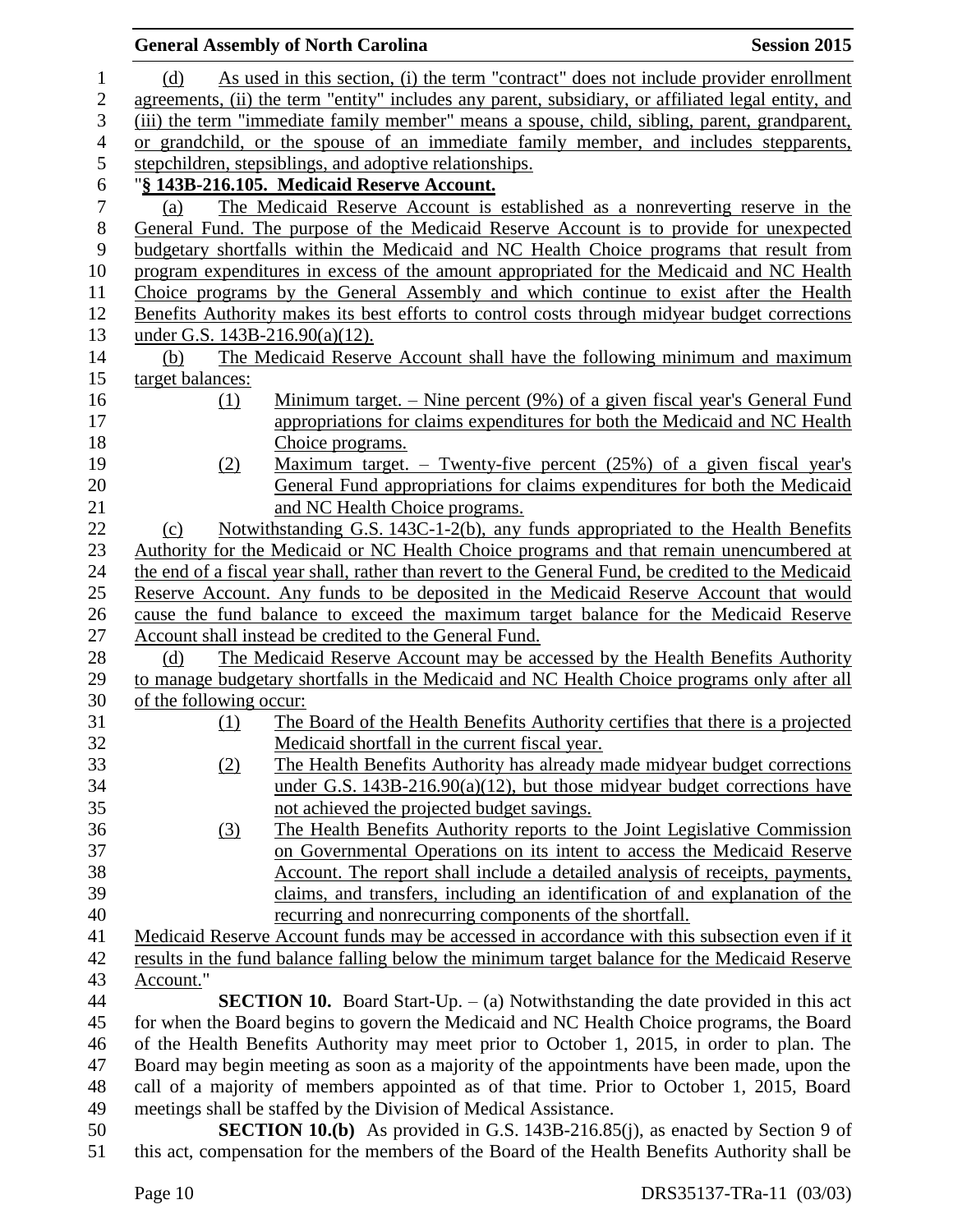"comparable to compensation paid to the members of boards of corporations managing large hospital systems or operating large health insurance plans." Initial compensation for members of the Board (i) shall be set by the Office of State Human Resources based on a survey of compensation paid to the members of comparable boards of corporations managing large hospital systems or operating large health insurance plans and based on G.S. 143B-216.85(j) and (ii) shall be in an amount sufficient to obtain quality professionals with experience managing large businesses, insurance programs, and health systems. The Office of State Human Resources shall complete the survey and set the compensation for the Board members no later than October 1, 2015. An appointed Board member shall begin receiving compensation when the Board begins meeting. It is the intent of the General Assembly to appropriate recurring funds for Board compensation within the Current Operations and Capital Improvements Appropriations Act of 2015.

 **SECTION 11.** Continuation of Existing Administrative Arrangements. – Notwithstanding its authority granted in subdivisions (4), (5), (7), and (13) of G.S. 143B-216.90(a), as enacted by Section 9 of this act, the Health Benefits Authority shall continue to utilize existing administrative arrangements and Medicaid cost allocations between the Division of Medical Assistance and the Department of Health and Human Services, as well as between the Division and other State departments and agencies, through June 30, 2016. The Authority has full authority to negotiate changes to those administrative arrangements and Medicaid and NC Health Choice cost allocations as authorized under G.S. 143B-216.90(a) to begin on or after July 1, 2016.

 **SECTION 12.** Report on Cost Allocation. – No later than August 1, 2015, and in order to aid the Board of the Health Benefits Authority created by this act, the Department of Health and Human Services shall report on the allocation of Medicaid costs to Divisions outside of the Division of Medical Assistance as well as to other State departments or agencies. The Department shall submit its report to the members of the Board of the Health Benefits Authority and to the Joint Legislative Oversight Committee on Health and Human Services.

 **SECTION 13.** Single State Agency SPAs. – (a) The Department of Health and Human Services (DHHS) shall submit the appropriate State Plan Amendments (SPAs) to change the single State agency designations for the Medicaid and NC Health Choice programs to be the Health Benefits Authority rather than DHHS. DHHS shall also submit any appropriate SPAs to make appropriate conforming changes to the State Plans to update the name of the single State agency.

 **SECTION 13.(b)** The SPAs required by this section shall have effective dates of October 1, 2015. Notwithstanding G.S. 108A-54.1A(e), DHHS does not have to submit the SPAs required by this section 90 days in advance of October 1, 2015, but shall submit the SPAs as soon as possible after the effective date of this section and no later than September 1, 2015.

 **SECTION 14.** Transfer of Rules, Contracts, Legal Actions. – (a) Consistent with Section 8 of this act, all rules and policies exempted from rule making related to the Medicaid and NC Health Choice programs transfer to the Health Benefits Authority.

 **SECTION 14.(b)** Consistent with Section 8 of this act, any existing contracts with the Division of Medical Assistance that were entered into prior to the effective date of this section transfer to the Health Benefits Authority. If an existing contract entered into prior to the effective date of this section is solely for the benefit of the Division of Medical Assistance, the Medicaid program, or the NC Health Choice program, but is in the name of the Department of Health and Human Services, then the contract also transfers to the Health Benefits Authority. If an existing contract that was entered into prior to the effective date of this section (i) is in the name of the Department of Health and Human Services, (ii) is for the benefit of the Division of Medical Assistance, the Medicaid program, or the NC Health Choice program, and (iii) also benefits other portions of the Department, then the Health Benefits Authority and the Department shall enter into memorandums of understanding (MOUs) or other appropriate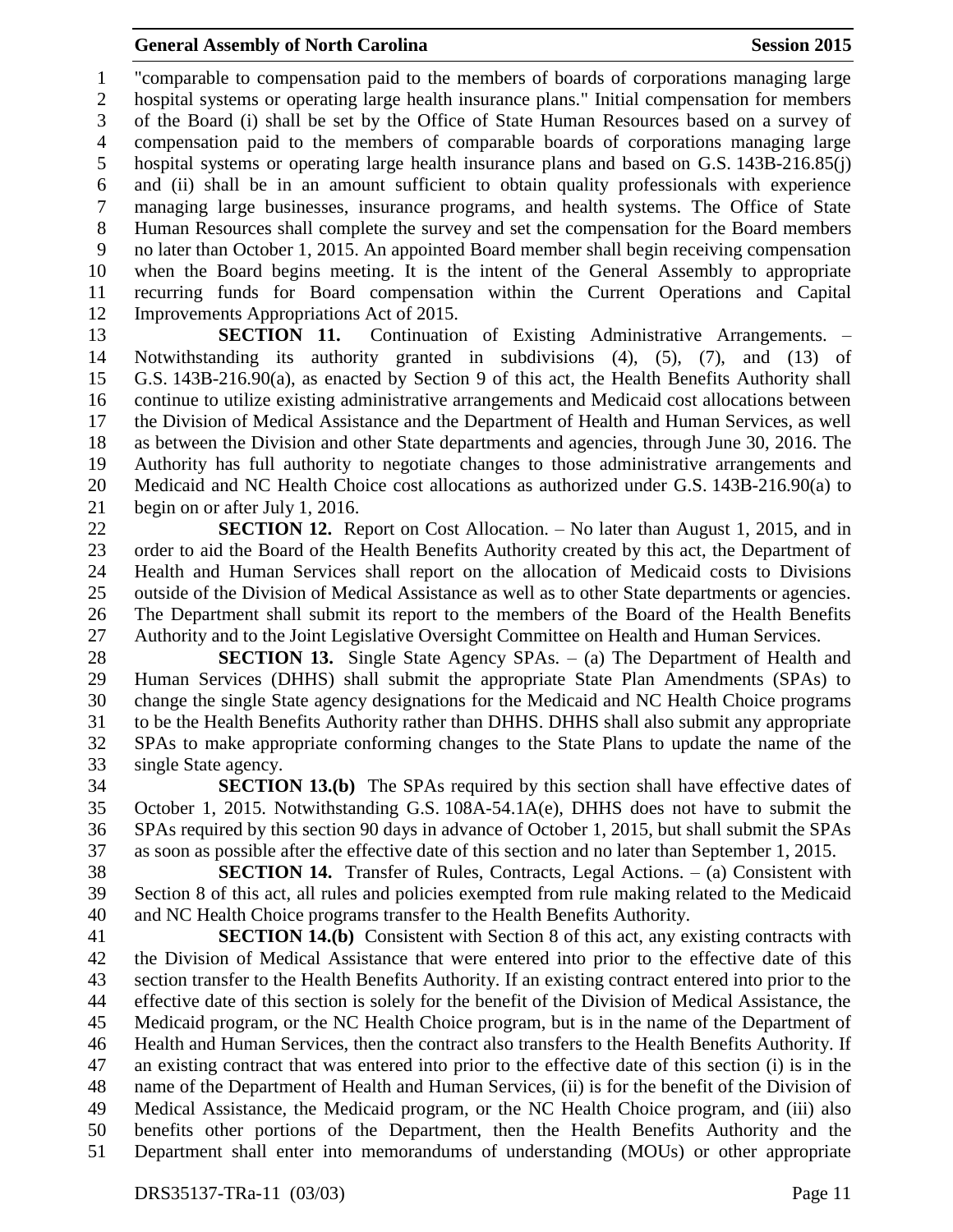# **General Assembly of North Carolina Session 2015**

| 1                | agreements to define the two entities' roles and responsibilities under the contract. The        |
|------------------|--------------------------------------------------------------------------------------------------|
| $\overline{2}$   | Department of Health and Human Services may not enter into any new contracts, or renew or        |
| 3                | extend any contracts that existed prior to the effective date of this section, related to the    |
| $\overline{4}$   | Medicaid or NC Health Choice programs without the express prior approval of the Board of the     |
| 5                | Health Benefits Authority.                                                                       |
| 6                | <b>SECTION 14.(c)</b> Consistent with Section 8 of this act, for any legal action                |
| $\boldsymbol{7}$ | involving the Medicaid or NC Health Choice programs in which the Division of Medical             |
| $8\,$            | Assistance or the Department of Health and Human Services is named as a party, the Health        |
| 9                | Benefits Authority may be joined as a party by reason of transfer of interest upon motion of any |
| 10               | party pursuant to Rule 25(d) of the North Carolina Rules of Civil Procedure. This subsection     |
| 11               | shall not be construed to limit any other opportunities for joinder or intervention that are     |
| 12               | otherwise allowed under the North Carolina Rules of Civil Procedure or elsewhere under law.      |
| 13               | <b>SECTION 15.</b> Legislative Oversight of Medicaid. $-$ (a) Chapter 120 of the General         |
| 14               | Statutes is amended by adding the following new Article:                                         |
| 15               | "Article 23B.                                                                                    |
| 16               | "Joint Legislative Oversight Committee on the Health Benefits Authority.                         |
| 17               | "§ 120-209. Creation and membership of Joint Legislative Oversight Committee on the              |
| 18               | <b>Health Benefits Authority.</b>                                                                |
| 19               | The Joint Legislative Oversight Committee on the Health Benefits Authority is<br>(a)             |
| 20               | established. The Committee consists of 14 members as follows:                                    |
| 21               | Seven members of the Senate appointed by the President Pro Tempore of the<br>(1)                 |
| 22               | Senate, at least two of whom are members of the minority party.                                  |
| 23               | Seven members of the House of Representatives appointed by the Speaker of<br>(2)                 |
| 24               | the House of Representatives, at least two of whom are members of the                            |
| 25               | minority party.                                                                                  |
| 26               | Terms on the Committee are for two years and begin on the convening of the<br>(b)                |
| 27               | General Assembly in each odd-numbered year. Members may complete a term of service on            |
| 28               | the Committee even if they do not seek reelection or are not reelected to the General Assembly,  |
| 29               | but resignation or removal from service in the General Assembly constitutes resignation or       |
| 30               | removal from service on the Committee.                                                           |
| 31               | A member continues to serve until a successor is appointed. A vacancy shall be<br>(c)            |
| 32               | filled within 30 days by the officer who made the original appointment.                          |
| 33               | "§ 120-209.1. Purpose and powers of Committee.                                                   |
| 34               | The Joint Legislative Oversight Committee on the Health Benefits Authority shall<br>(a)          |
| 35               | examine budgeting, financing, administrative, and operational issues related to the Medicaid     |
| 36               | and NC Health Choice programs and to the Health Benefits Authority of the Department of          |
| 37               | <b>Health and Human Services.</b>                                                                |
| 38               | The Committee may make interim reports to the General Assembly on matters for<br>(b)             |
| 39               | which it may report to a regular session of the General Assembly. A report to the General        |
| 40               | Assembly may contain any legislation needed to implement a recommendation of the                 |
| 41               | Committee.                                                                                       |
| 42               | "§ 120-209.2. Organization of Committee.                                                         |
| 43               | The President Pro Tempore of the Senate and the Speaker of the House of<br>(a)                   |
| 44               | Representatives shall each designate a cochair of the Joint Legislative Oversight Committee on   |
| 45               | the Health Benefits Authority. The Committee shall meet upon the joint call of the cochairs and  |
| 46               | may meet while the General Assembly is in regular session.                                       |
| 47               | A quorum of the Committee is eight members. No action may be taken except by a<br>(b)            |
| 48               | majority vote at a meeting at which a quorum is present. While in the discharge of its official  |
| 49               | duties, the Committee has the powers of a joint committee under G.S. 120-19 and                  |
| 50               | G.S. 120-19.1 through G.S. 120-19.4.                                                             |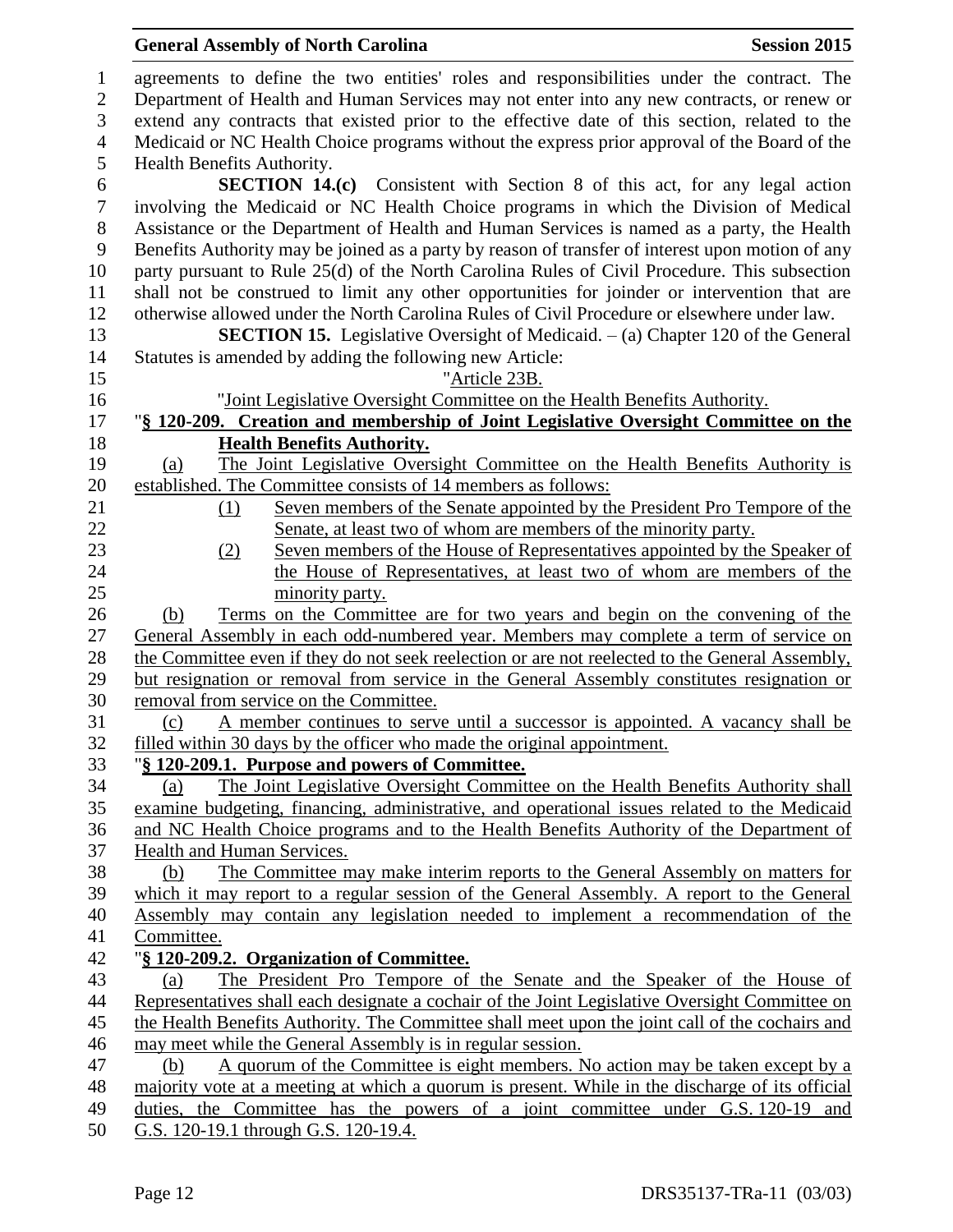|                  | <b>General Assembly of North Carolina</b><br><b>Session 2015</b>                                 |
|------------------|--------------------------------------------------------------------------------------------------|
| $\mathbf{1}$     | Members of the Committee receive subsistence and travel expenses, as provided in<br>(c)          |
| $\mathbf{2}$     | G.S. 120-3.1. The Committee may contract for consultants or hire employees in accordance         |
| 3                | with G.S. 120-32.02. The Legislative Services Commission, through the Legislative Services       |
| $\overline{4}$   | Officer, shall assign professional staff to assist the Committee in its work. Upon the direction |
| 5                | of the Legislative Services Commission, the Directors of Legislative Assistants of the Senate    |
| $\boldsymbol{6}$ | and of the House of Representatives shall assign clerical staff to the Committee. The expenses   |
| $\boldsymbol{7}$ | for clerical employees shall be borne by the Committee.                                          |
| $\, 8$           | The Committee cochairs may establish subcommittees for the purpose of examining<br>(d)           |
| 9                | issues relating to its Committee charge.                                                         |
| 10               | "§ 120-209.3. Additional powers.                                                                 |
| 11               | The Joint Legislative Oversight Committee on the Health Benefits Authority, while in             |
| 12               | discharge of official duties, shall have access to any paper or document, and may compel the     |
| 13               | attendance of any State official or employee before the Committee or secure any evidence         |
| 14               | under G.S. 120-19. In addition, G.S. 120-19.1 through G.S. 120-19.4 shall apply to the           |
| 15               | proceedings of the Committee as if it were a joint committee of the General Assembly.            |
| 16               | "§ 120-209.4. Reports to Committee.                                                              |
| 17               | Whenever the Health Benefits Authority is required by law to report to the General               |
| 18               | Assembly or to any of its permanent, study, or oversight committees or subcommittees, the        |
| 19               | Health Benefits Authority shall transmit a copy of the report to the cochairs of the Joint       |
| 20               | Legislative Oversight Committee on the Health Benefits Authority."                               |
| 21               | <b>SECTION 15.(b)</b> G.S. 120-208.1(a)(2)b. is repealed.                                        |
| 22               | <b>SECTION 16.</b> Recodification; Technical and Conforming Changes. - (a) The                   |
| 23               | Revisor of Statutes shall recodify existing law related to Medicaid and NC Health Choice,        |
| 24               | including Parts 6, 6A, 7, and 8 of Article 2, Article 5, and Article 7 of Chapter 108A of the    |
| 25               | General Statutes, as well as Chapters 108C and 108D of the General Statutes, into a new          |
| 26               | Chapter 108E of the General Statutes to be entitled "Medicaid and NC Health Choice Health        |
| 27               | Benefit Programs" and to have the following structure:                                           |
| 28               | Article 1. Administration of the Medicaid and NC Health Choice Programs                          |
| 29               | Part 1. Establishment of the Medicaid Program                                                    |
| 30               | Part 2. Establishment of the NC Health Choice Program                                            |
| 31               | Part 3. Administration by County Departments of Social Services                                  |
| 32               | Article 2. Medicaid and NC Health Choice Eligibility                                             |
| 33               | Part 1. In General                                                                               |
| 34               | Part 2. Eligibility for Medicaid                                                                 |
| 35               | Part 3. Eligibility for NC Health Choice                                                         |
| 36               | Article 3. Medicaid and NC Health Choice Benefits and Cost-Sharing                               |
| 37               | Part 1. In General                                                                               |
| 38               | Part 2. Medicaid Benefits and Cost-Sharing                                                       |
| 39               | Part 3. NC Health Choice Benefits and Cost-Sharing                                               |
| 40               | Article 4. Medicaid and NC Health Choice Provider Requirements                                   |
| 41               | Part 1. Provider Enrollment                                                                      |
| 42               | Part 2. Provider Reimbursement and Recovery                                                      |
| 43               | Part 3. Hospital Assessment Act                                                                  |
| 44               | Part 4. Other                                                                                    |
| 45               | Article 5. Third-Party Liability                                                                 |
| 46               | Part 1. In General                                                                               |
| 47               | Part 2. Subrogation                                                                              |
| 48               | Part 3. Insurance                                                                                |
| 49               | Part 4. Estate Recovery                                                                          |
| 50               | Article 6. Fraud and Criminal Activity                                                           |
| 51               | Article 7. Appeals                                                                               |
|                  |                                                                                                  |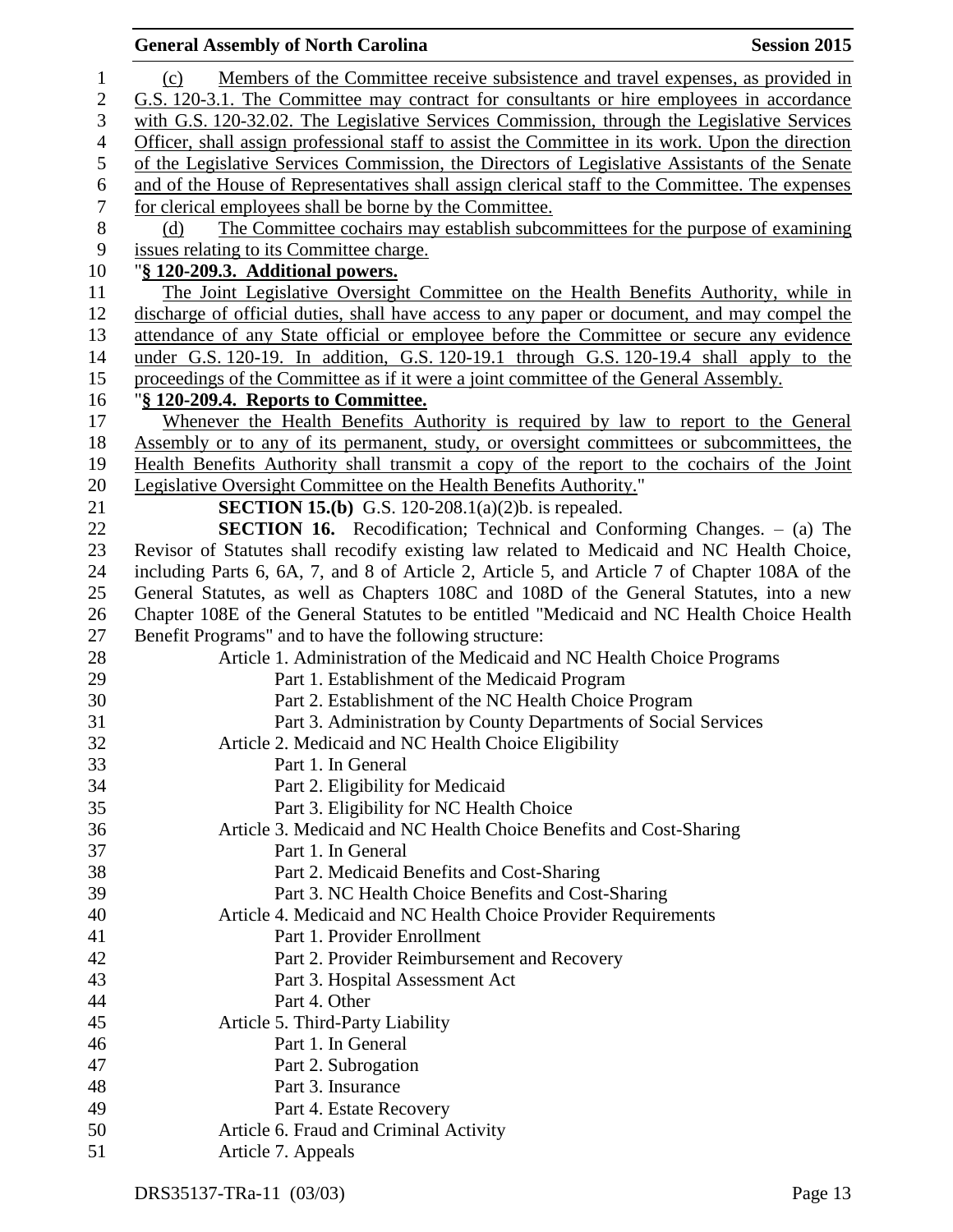|                  |                                                                               | <b>Session 2015</b>                                                                                                                                                                                                                                                                                                                                                                                                                                                                                                                                                                                                                                                                                                                                                                                                                                                                                                                                                                                                                                                                                                                                                                                                                                                                                                                                                                                                                                                                                                                                                                                                                                                                                                                                                                                                                                                                                                                                                                                                                                                                                                                                                                                                                                                                                                                                                                                                                                                                                                                                                                                                                                                                                                                                                                                                                                                                                                                                                                                                                                                                                                                                                                                                                                                                                                                                                                                                                                                                                                                                                                                                                                                                                                           |  |  |  |
|------------------|-------------------------------------------------------------------------------|-------------------------------------------------------------------------------------------------------------------------------------------------------------------------------------------------------------------------------------------------------------------------------------------------------------------------------------------------------------------------------------------------------------------------------------------------------------------------------------------------------------------------------------------------------------------------------------------------------------------------------------------------------------------------------------------------------------------------------------------------------------------------------------------------------------------------------------------------------------------------------------------------------------------------------------------------------------------------------------------------------------------------------------------------------------------------------------------------------------------------------------------------------------------------------------------------------------------------------------------------------------------------------------------------------------------------------------------------------------------------------------------------------------------------------------------------------------------------------------------------------------------------------------------------------------------------------------------------------------------------------------------------------------------------------------------------------------------------------------------------------------------------------------------------------------------------------------------------------------------------------------------------------------------------------------------------------------------------------------------------------------------------------------------------------------------------------------------------------------------------------------------------------------------------------------------------------------------------------------------------------------------------------------------------------------------------------------------------------------------------------------------------------------------------------------------------------------------------------------------------------------------------------------------------------------------------------------------------------------------------------------------------------------------------------------------------------------------------------------------------------------------------------------------------------------------------------------------------------------------------------------------------------------------------------------------------------------------------------------------------------------------------------------------------------------------------------------------------------------------------------------------------------------------------------------------------------------------------------------------------------------------------------------------------------------------------------------------------------------------------------------------------------------------------------------------------------------------------------------------------------------------------------------------------------------------------------------------------------------------------------------------------------------------------------------------------------------------------------|--|--|--|
|                  |                                                                               |                                                                                                                                                                                                                                                                                                                                                                                                                                                                                                                                                                                                                                                                                                                                                                                                                                                                                                                                                                                                                                                                                                                                                                                                                                                                                                                                                                                                                                                                                                                                                                                                                                                                                                                                                                                                                                                                                                                                                                                                                                                                                                                                                                                                                                                                                                                                                                                                                                                                                                                                                                                                                                                                                                                                                                                                                                                                                                                                                                                                                                                                                                                                                                                                                                                                                                                                                                                                                                                                                                                                                                                                                                                                                                                               |  |  |  |
|                  |                                                                               |                                                                                                                                                                                                                                                                                                                                                                                                                                                                                                                                                                                                                                                                                                                                                                                                                                                                                                                                                                                                                                                                                                                                                                                                                                                                                                                                                                                                                                                                                                                                                                                                                                                                                                                                                                                                                                                                                                                                                                                                                                                                                                                                                                                                                                                                                                                                                                                                                                                                                                                                                                                                                                                                                                                                                                                                                                                                                                                                                                                                                                                                                                                                                                                                                                                                                                                                                                                                                                                                                                                                                                                                                                                                                                                               |  |  |  |
|                  |                                                                               |                                                                                                                                                                                                                                                                                                                                                                                                                                                                                                                                                                                                                                                                                                                                                                                                                                                                                                                                                                                                                                                                                                                                                                                                                                                                                                                                                                                                                                                                                                                                                                                                                                                                                                                                                                                                                                                                                                                                                                                                                                                                                                                                                                                                                                                                                                                                                                                                                                                                                                                                                                                                                                                                                                                                                                                                                                                                                                                                                                                                                                                                                                                                                                                                                                                                                                                                                                                                                                                                                                                                                                                                                                                                                                                               |  |  |  |
|                  |                                                                               |                                                                                                                                                                                                                                                                                                                                                                                                                                                                                                                                                                                                                                                                                                                                                                                                                                                                                                                                                                                                                                                                                                                                                                                                                                                                                                                                                                                                                                                                                                                                                                                                                                                                                                                                                                                                                                                                                                                                                                                                                                                                                                                                                                                                                                                                                                                                                                                                                                                                                                                                                                                                                                                                                                                                                                                                                                                                                                                                                                                                                                                                                                                                                                                                                                                                                                                                                                                                                                                                                                                                                                                                                                                                                                                               |  |  |  |
|                  |                                                                               |                                                                                                                                                                                                                                                                                                                                                                                                                                                                                                                                                                                                                                                                                                                                                                                                                                                                                                                                                                                                                                                                                                                                                                                                                                                                                                                                                                                                                                                                                                                                                                                                                                                                                                                                                                                                                                                                                                                                                                                                                                                                                                                                                                                                                                                                                                                                                                                                                                                                                                                                                                                                                                                                                                                                                                                                                                                                                                                                                                                                                                                                                                                                                                                                                                                                                                                                                                                                                                                                                                                                                                                                                                                                                                                               |  |  |  |
|                  |                                                                               |                                                                                                                                                                                                                                                                                                                                                                                                                                                                                                                                                                                                                                                                                                                                                                                                                                                                                                                                                                                                                                                                                                                                                                                                                                                                                                                                                                                                                                                                                                                                                                                                                                                                                                                                                                                                                                                                                                                                                                                                                                                                                                                                                                                                                                                                                                                                                                                                                                                                                                                                                                                                                                                                                                                                                                                                                                                                                                                                                                                                                                                                                                                                                                                                                                                                                                                                                                                                                                                                                                                                                                                                                                                                                                                               |  |  |  |
|                  |                                                                               |                                                                                                                                                                                                                                                                                                                                                                                                                                                                                                                                                                                                                                                                                                                                                                                                                                                                                                                                                                                                                                                                                                                                                                                                                                                                                                                                                                                                                                                                                                                                                                                                                                                                                                                                                                                                                                                                                                                                                                                                                                                                                                                                                                                                                                                                                                                                                                                                                                                                                                                                                                                                                                                                                                                                                                                                                                                                                                                                                                                                                                                                                                                                                                                                                                                                                                                                                                                                                                                                                                                                                                                                                                                                                                                               |  |  |  |
|                  |                                                                               |                                                                                                                                                                                                                                                                                                                                                                                                                                                                                                                                                                                                                                                                                                                                                                                                                                                                                                                                                                                                                                                                                                                                                                                                                                                                                                                                                                                                                                                                                                                                                                                                                                                                                                                                                                                                                                                                                                                                                                                                                                                                                                                                                                                                                                                                                                                                                                                                                                                                                                                                                                                                                                                                                                                                                                                                                                                                                                                                                                                                                                                                                                                                                                                                                                                                                                                                                                                                                                                                                                                                                                                                                                                                                                                               |  |  |  |
|                  |                                                                               |                                                                                                                                                                                                                                                                                                                                                                                                                                                                                                                                                                                                                                                                                                                                                                                                                                                                                                                                                                                                                                                                                                                                                                                                                                                                                                                                                                                                                                                                                                                                                                                                                                                                                                                                                                                                                                                                                                                                                                                                                                                                                                                                                                                                                                                                                                                                                                                                                                                                                                                                                                                                                                                                                                                                                                                                                                                                                                                                                                                                                                                                                                                                                                                                                                                                                                                                                                                                                                                                                                                                                                                                                                                                                                                               |  |  |  |
|                  |                                                                               |                                                                                                                                                                                                                                                                                                                                                                                                                                                                                                                                                                                                                                                                                                                                                                                                                                                                                                                                                                                                                                                                                                                                                                                                                                                                                                                                                                                                                                                                                                                                                                                                                                                                                                                                                                                                                                                                                                                                                                                                                                                                                                                                                                                                                                                                                                                                                                                                                                                                                                                                                                                                                                                                                                                                                                                                                                                                                                                                                                                                                                                                                                                                                                                                                                                                                                                                                                                                                                                                                                                                                                                                                                                                                                                               |  |  |  |
|                  |                                                                               |                                                                                                                                                                                                                                                                                                                                                                                                                                                                                                                                                                                                                                                                                                                                                                                                                                                                                                                                                                                                                                                                                                                                                                                                                                                                                                                                                                                                                                                                                                                                                                                                                                                                                                                                                                                                                                                                                                                                                                                                                                                                                                                                                                                                                                                                                                                                                                                                                                                                                                                                                                                                                                                                                                                                                                                                                                                                                                                                                                                                                                                                                                                                                                                                                                                                                                                                                                                                                                                                                                                                                                                                                                                                                                                               |  |  |  |
|                  |                                                                               |                                                                                                                                                                                                                                                                                                                                                                                                                                                                                                                                                                                                                                                                                                                                                                                                                                                                                                                                                                                                                                                                                                                                                                                                                                                                                                                                                                                                                                                                                                                                                                                                                                                                                                                                                                                                                                                                                                                                                                                                                                                                                                                                                                                                                                                                                                                                                                                                                                                                                                                                                                                                                                                                                                                                                                                                                                                                                                                                                                                                                                                                                                                                                                                                                                                                                                                                                                                                                                                                                                                                                                                                                                                                                                                               |  |  |  |
|                  |                                                                               |                                                                                                                                                                                                                                                                                                                                                                                                                                                                                                                                                                                                                                                                                                                                                                                                                                                                                                                                                                                                                                                                                                                                                                                                                                                                                                                                                                                                                                                                                                                                                                                                                                                                                                                                                                                                                                                                                                                                                                                                                                                                                                                                                                                                                                                                                                                                                                                                                                                                                                                                                                                                                                                                                                                                                                                                                                                                                                                                                                                                                                                                                                                                                                                                                                                                                                                                                                                                                                                                                                                                                                                                                                                                                                                               |  |  |  |
|                  |                                                                               |                                                                                                                                                                                                                                                                                                                                                                                                                                                                                                                                                                                                                                                                                                                                                                                                                                                                                                                                                                                                                                                                                                                                                                                                                                                                                                                                                                                                                                                                                                                                                                                                                                                                                                                                                                                                                                                                                                                                                                                                                                                                                                                                                                                                                                                                                                                                                                                                                                                                                                                                                                                                                                                                                                                                                                                                                                                                                                                                                                                                                                                                                                                                                                                                                                                                                                                                                                                                                                                                                                                                                                                                                                                                                                                               |  |  |  |
|                  |                                                                               |                                                                                                                                                                                                                                                                                                                                                                                                                                                                                                                                                                                                                                                                                                                                                                                                                                                                                                                                                                                                                                                                                                                                                                                                                                                                                                                                                                                                                                                                                                                                                                                                                                                                                                                                                                                                                                                                                                                                                                                                                                                                                                                                                                                                                                                                                                                                                                                                                                                                                                                                                                                                                                                                                                                                                                                                                                                                                                                                                                                                                                                                                                                                                                                                                                                                                                                                                                                                                                                                                                                                                                                                                                                                                                                               |  |  |  |
|                  |                                                                               |                                                                                                                                                                                                                                                                                                                                                                                                                                                                                                                                                                                                                                                                                                                                                                                                                                                                                                                                                                                                                                                                                                                                                                                                                                                                                                                                                                                                                                                                                                                                                                                                                                                                                                                                                                                                                                                                                                                                                                                                                                                                                                                                                                                                                                                                                                                                                                                                                                                                                                                                                                                                                                                                                                                                                                                                                                                                                                                                                                                                                                                                                                                                                                                                                                                                                                                                                                                                                                                                                                                                                                                                                                                                                                                               |  |  |  |
|                  |                                                                               |                                                                                                                                                                                                                                                                                                                                                                                                                                                                                                                                                                                                                                                                                                                                                                                                                                                                                                                                                                                                                                                                                                                                                                                                                                                                                                                                                                                                                                                                                                                                                                                                                                                                                                                                                                                                                                                                                                                                                                                                                                                                                                                                                                                                                                                                                                                                                                                                                                                                                                                                                                                                                                                                                                                                                                                                                                                                                                                                                                                                                                                                                                                                                                                                                                                                                                                                                                                                                                                                                                                                                                                                                                                                                                                               |  |  |  |
|                  |                                                                               |                                                                                                                                                                                                                                                                                                                                                                                                                                                                                                                                                                                                                                                                                                                                                                                                                                                                                                                                                                                                                                                                                                                                                                                                                                                                                                                                                                                                                                                                                                                                                                                                                                                                                                                                                                                                                                                                                                                                                                                                                                                                                                                                                                                                                                                                                                                                                                                                                                                                                                                                                                                                                                                                                                                                                                                                                                                                                                                                                                                                                                                                                                                                                                                                                                                                                                                                                                                                                                                                                                                                                                                                                                                                                                                               |  |  |  |
|                  |                                                                               |                                                                                                                                                                                                                                                                                                                                                                                                                                                                                                                                                                                                                                                                                                                                                                                                                                                                                                                                                                                                                                                                                                                                                                                                                                                                                                                                                                                                                                                                                                                                                                                                                                                                                                                                                                                                                                                                                                                                                                                                                                                                                                                                                                                                                                                                                                                                                                                                                                                                                                                                                                                                                                                                                                                                                                                                                                                                                                                                                                                                                                                                                                                                                                                                                                                                                                                                                                                                                                                                                                                                                                                                                                                                                                                               |  |  |  |
|                  |                                                                               |                                                                                                                                                                                                                                                                                                                                                                                                                                                                                                                                                                                                                                                                                                                                                                                                                                                                                                                                                                                                                                                                                                                                                                                                                                                                                                                                                                                                                                                                                                                                                                                                                                                                                                                                                                                                                                                                                                                                                                                                                                                                                                                                                                                                                                                                                                                                                                                                                                                                                                                                                                                                                                                                                                                                                                                                                                                                                                                                                                                                                                                                                                                                                                                                                                                                                                                                                                                                                                                                                                                                                                                                                                                                                                                               |  |  |  |
|                  |                                                                               |                                                                                                                                                                                                                                                                                                                                                                                                                                                                                                                                                                                                                                                                                                                                                                                                                                                                                                                                                                                                                                                                                                                                                                                                                                                                                                                                                                                                                                                                                                                                                                                                                                                                                                                                                                                                                                                                                                                                                                                                                                                                                                                                                                                                                                                                                                                                                                                                                                                                                                                                                                                                                                                                                                                                                                                                                                                                                                                                                                                                                                                                                                                                                                                                                                                                                                                                                                                                                                                                                                                                                                                                                                                                                                                               |  |  |  |
|                  |                                                                               |                                                                                                                                                                                                                                                                                                                                                                                                                                                                                                                                                                                                                                                                                                                                                                                                                                                                                                                                                                                                                                                                                                                                                                                                                                                                                                                                                                                                                                                                                                                                                                                                                                                                                                                                                                                                                                                                                                                                                                                                                                                                                                                                                                                                                                                                                                                                                                                                                                                                                                                                                                                                                                                                                                                                                                                                                                                                                                                                                                                                                                                                                                                                                                                                                                                                                                                                                                                                                                                                                                                                                                                                                                                                                                                               |  |  |  |
|                  |                                                                               |                                                                                                                                                                                                                                                                                                                                                                                                                                                                                                                                                                                                                                                                                                                                                                                                                                                                                                                                                                                                                                                                                                                                                                                                                                                                                                                                                                                                                                                                                                                                                                                                                                                                                                                                                                                                                                                                                                                                                                                                                                                                                                                                                                                                                                                                                                                                                                                                                                                                                                                                                                                                                                                                                                                                                                                                                                                                                                                                                                                                                                                                                                                                                                                                                                                                                                                                                                                                                                                                                                                                                                                                                                                                                                                               |  |  |  |
|                  |                                                                               |                                                                                                                                                                                                                                                                                                                                                                                                                                                                                                                                                                                                                                                                                                                                                                                                                                                                                                                                                                                                                                                                                                                                                                                                                                                                                                                                                                                                                                                                                                                                                                                                                                                                                                                                                                                                                                                                                                                                                                                                                                                                                                                                                                                                                                                                                                                                                                                                                                                                                                                                                                                                                                                                                                                                                                                                                                                                                                                                                                                                                                                                                                                                                                                                                                                                                                                                                                                                                                                                                                                                                                                                                                                                                                                               |  |  |  |
|                  |                                                                               |                                                                                                                                                                                                                                                                                                                                                                                                                                                                                                                                                                                                                                                                                                                                                                                                                                                                                                                                                                                                                                                                                                                                                                                                                                                                                                                                                                                                                                                                                                                                                                                                                                                                                                                                                                                                                                                                                                                                                                                                                                                                                                                                                                                                                                                                                                                                                                                                                                                                                                                                                                                                                                                                                                                                                                                                                                                                                                                                                                                                                                                                                                                                                                                                                                                                                                                                                                                                                                                                                                                                                                                                                                                                                                                               |  |  |  |
|                  |                                                                               |                                                                                                                                                                                                                                                                                                                                                                                                                                                                                                                                                                                                                                                                                                                                                                                                                                                                                                                                                                                                                                                                                                                                                                                                                                                                                                                                                                                                                                                                                                                                                                                                                                                                                                                                                                                                                                                                                                                                                                                                                                                                                                                                                                                                                                                                                                                                                                                                                                                                                                                                                                                                                                                                                                                                                                                                                                                                                                                                                                                                                                                                                                                                                                                                                                                                                                                                                                                                                                                                                                                                                                                                                                                                                                                               |  |  |  |
|                  |                                                                               |                                                                                                                                                                                                                                                                                                                                                                                                                                                                                                                                                                                                                                                                                                                                                                                                                                                                                                                                                                                                                                                                                                                                                                                                                                                                                                                                                                                                                                                                                                                                                                                                                                                                                                                                                                                                                                                                                                                                                                                                                                                                                                                                                                                                                                                                                                                                                                                                                                                                                                                                                                                                                                                                                                                                                                                                                                                                                                                                                                                                                                                                                                                                                                                                                                                                                                                                                                                                                                                                                                                                                                                                                                                                                                                               |  |  |  |
|                  |                                                                               |                                                                                                                                                                                                                                                                                                                                                                                                                                                                                                                                                                                                                                                                                                                                                                                                                                                                                                                                                                                                                                                                                                                                                                                                                                                                                                                                                                                                                                                                                                                                                                                                                                                                                                                                                                                                                                                                                                                                                                                                                                                                                                                                                                                                                                                                                                                                                                                                                                                                                                                                                                                                                                                                                                                                                                                                                                                                                                                                                                                                                                                                                                                                                                                                                                                                                                                                                                                                                                                                                                                                                                                                                                                                                                                               |  |  |  |
|                  |                                                                               |                                                                                                                                                                                                                                                                                                                                                                                                                                                                                                                                                                                                                                                                                                                                                                                                                                                                                                                                                                                                                                                                                                                                                                                                                                                                                                                                                                                                                                                                                                                                                                                                                                                                                                                                                                                                                                                                                                                                                                                                                                                                                                                                                                                                                                                                                                                                                                                                                                                                                                                                                                                                                                                                                                                                                                                                                                                                                                                                                                                                                                                                                                                                                                                                                                                                                                                                                                                                                                                                                                                                                                                                                                                                                                                               |  |  |  |
|                  |                                                                               |                                                                                                                                                                                                                                                                                                                                                                                                                                                                                                                                                                                                                                                                                                                                                                                                                                                                                                                                                                                                                                                                                                                                                                                                                                                                                                                                                                                                                                                                                                                                                                                                                                                                                                                                                                                                                                                                                                                                                                                                                                                                                                                                                                                                                                                                                                                                                                                                                                                                                                                                                                                                                                                                                                                                                                                                                                                                                                                                                                                                                                                                                                                                                                                                                                                                                                                                                                                                                                                                                                                                                                                                                                                                                                                               |  |  |  |
| (a)              |                                                                               |                                                                                                                                                                                                                                                                                                                                                                                                                                                                                                                                                                                                                                                                                                                                                                                                                                                                                                                                                                                                                                                                                                                                                                                                                                                                                                                                                                                                                                                                                                                                                                                                                                                                                                                                                                                                                                                                                                                                                                                                                                                                                                                                                                                                                                                                                                                                                                                                                                                                                                                                                                                                                                                                                                                                                                                                                                                                                                                                                                                                                                                                                                                                                                                                                                                                                                                                                                                                                                                                                                                                                                                                                                                                                                                               |  |  |  |
|                  |                                                                               |                                                                                                                                                                                                                                                                                                                                                                                                                                                                                                                                                                                                                                                                                                                                                                                                                                                                                                                                                                                                                                                                                                                                                                                                                                                                                                                                                                                                                                                                                                                                                                                                                                                                                                                                                                                                                                                                                                                                                                                                                                                                                                                                                                                                                                                                                                                                                                                                                                                                                                                                                                                                                                                                                                                                                                                                                                                                                                                                                                                                                                                                                                                                                                                                                                                                                                                                                                                                                                                                                                                                                                                                                                                                                                                               |  |  |  |
|                  |                                                                               |                                                                                                                                                                                                                                                                                                                                                                                                                                                                                                                                                                                                                                                                                                                                                                                                                                                                                                                                                                                                                                                                                                                                                                                                                                                                                                                                                                                                                                                                                                                                                                                                                                                                                                                                                                                                                                                                                                                                                                                                                                                                                                                                                                                                                                                                                                                                                                                                                                                                                                                                                                                                                                                                                                                                                                                                                                                                                                                                                                                                                                                                                                                                                                                                                                                                                                                                                                                                                                                                                                                                                                                                                                                                                                                               |  |  |  |
|                  |                                                                               |                                                                                                                                                                                                                                                                                                                                                                                                                                                                                                                                                                                                                                                                                                                                                                                                                                                                                                                                                                                                                                                                                                                                                                                                                                                                                                                                                                                                                                                                                                                                                                                                                                                                                                                                                                                                                                                                                                                                                                                                                                                                                                                                                                                                                                                                                                                                                                                                                                                                                                                                                                                                                                                                                                                                                                                                                                                                                                                                                                                                                                                                                                                                                                                                                                                                                                                                                                                                                                                                                                                                                                                                                                                                                                                               |  |  |  |
|                  |                                                                               |                                                                                                                                                                                                                                                                                                                                                                                                                                                                                                                                                                                                                                                                                                                                                                                                                                                                                                                                                                                                                                                                                                                                                                                                                                                                                                                                                                                                                                                                                                                                                                                                                                                                                                                                                                                                                                                                                                                                                                                                                                                                                                                                                                                                                                                                                                                                                                                                                                                                                                                                                                                                                                                                                                                                                                                                                                                                                                                                                                                                                                                                                                                                                                                                                                                                                                                                                                                                                                                                                                                                                                                                                                                                                                                               |  |  |  |
|                  |                                                                               |                                                                                                                                                                                                                                                                                                                                                                                                                                                                                                                                                                                                                                                                                                                                                                                                                                                                                                                                                                                                                                                                                                                                                                                                                                                                                                                                                                                                                                                                                                                                                                                                                                                                                                                                                                                                                                                                                                                                                                                                                                                                                                                                                                                                                                                                                                                                                                                                                                                                                                                                                                                                                                                                                                                                                                                                                                                                                                                                                                                                                                                                                                                                                                                                                                                                                                                                                                                                                                                                                                                                                                                                                                                                                                                               |  |  |  |
|                  |                                                                               |                                                                                                                                                                                                                                                                                                                                                                                                                                                                                                                                                                                                                                                                                                                                                                                                                                                                                                                                                                                                                                                                                                                                                                                                                                                                                                                                                                                                                                                                                                                                                                                                                                                                                                                                                                                                                                                                                                                                                                                                                                                                                                                                                                                                                                                                                                                                                                                                                                                                                                                                                                                                                                                                                                                                                                                                                                                                                                                                                                                                                                                                                                                                                                                                                                                                                                                                                                                                                                                                                                                                                                                                                                                                                                                               |  |  |  |
|                  |                                                                               |                                                                                                                                                                                                                                                                                                                                                                                                                                                                                                                                                                                                                                                                                                                                                                                                                                                                                                                                                                                                                                                                                                                                                                                                                                                                                                                                                                                                                                                                                                                                                                                                                                                                                                                                                                                                                                                                                                                                                                                                                                                                                                                                                                                                                                                                                                                                                                                                                                                                                                                                                                                                                                                                                                                                                                                                                                                                                                                                                                                                                                                                                                                                                                                                                                                                                                                                                                                                                                                                                                                                                                                                                                                                                                                               |  |  |  |
|                  |                                                                               |                                                                                                                                                                                                                                                                                                                                                                                                                                                                                                                                                                                                                                                                                                                                                                                                                                                                                                                                                                                                                                                                                                                                                                                                                                                                                                                                                                                                                                                                                                                                                                                                                                                                                                                                                                                                                                                                                                                                                                                                                                                                                                                                                                                                                                                                                                                                                                                                                                                                                                                                                                                                                                                                                                                                                                                                                                                                                                                                                                                                                                                                                                                                                                                                                                                                                                                                                                                                                                                                                                                                                                                                                                                                                                                               |  |  |  |
|                  |                                                                               |                                                                                                                                                                                                                                                                                                                                                                                                                                                                                                                                                                                                                                                                                                                                                                                                                                                                                                                                                                                                                                                                                                                                                                                                                                                                                                                                                                                                                                                                                                                                                                                                                                                                                                                                                                                                                                                                                                                                                                                                                                                                                                                                                                                                                                                                                                                                                                                                                                                                                                                                                                                                                                                                                                                                                                                                                                                                                                                                                                                                                                                                                                                                                                                                                                                                                                                                                                                                                                                                                                                                                                                                                                                                                                                               |  |  |  |
|                  |                                                                               |                                                                                                                                                                                                                                                                                                                                                                                                                                                                                                                                                                                                                                                                                                                                                                                                                                                                                                                                                                                                                                                                                                                                                                                                                                                                                                                                                                                                                                                                                                                                                                                                                                                                                                                                                                                                                                                                                                                                                                                                                                                                                                                                                                                                                                                                                                                                                                                                                                                                                                                                                                                                                                                                                                                                                                                                                                                                                                                                                                                                                                                                                                                                                                                                                                                                                                                                                                                                                                                                                                                                                                                                                                                                                                                               |  |  |  |
|                  |                                                                               |                                                                                                                                                                                                                                                                                                                                                                                                                                                                                                                                                                                                                                                                                                                                                                                                                                                                                                                                                                                                                                                                                                                                                                                                                                                                                                                                                                                                                                                                                                                                                                                                                                                                                                                                                                                                                                                                                                                                                                                                                                                                                                                                                                                                                                                                                                                                                                                                                                                                                                                                                                                                                                                                                                                                                                                                                                                                                                                                                                                                                                                                                                                                                                                                                                                                                                                                                                                                                                                                                                                                                                                                                                                                                                                               |  |  |  |
|                  |                                                                               |                                                                                                                                                                                                                                                                                                                                                                                                                                                                                                                                                                                                                                                                                                                                                                                                                                                                                                                                                                                                                                                                                                                                                                                                                                                                                                                                                                                                                                                                                                                                                                                                                                                                                                                                                                                                                                                                                                                                                                                                                                                                                                                                                                                                                                                                                                                                                                                                                                                                                                                                                                                                                                                                                                                                                                                                                                                                                                                                                                                                                                                                                                                                                                                                                                                                                                                                                                                                                                                                                                                                                                                                                                                                                                                               |  |  |  |
|                  |                                                                               |                                                                                                                                                                                                                                                                                                                                                                                                                                                                                                                                                                                                                                                                                                                                                                                                                                                                                                                                                                                                                                                                                                                                                                                                                                                                                                                                                                                                                                                                                                                                                                                                                                                                                                                                                                                                                                                                                                                                                                                                                                                                                                                                                                                                                                                                                                                                                                                                                                                                                                                                                                                                                                                                                                                                                                                                                                                                                                                                                                                                                                                                                                                                                                                                                                                                                                                                                                                                                                                                                                                                                                                                                                                                                                                               |  |  |  |
|                  |                                                                               |                                                                                                                                                                                                                                                                                                                                                                                                                                                                                                                                                                                                                                                                                                                                                                                                                                                                                                                                                                                                                                                                                                                                                                                                                                                                                                                                                                                                                                                                                                                                                                                                                                                                                                                                                                                                                                                                                                                                                                                                                                                                                                                                                                                                                                                                                                                                                                                                                                                                                                                                                                                                                                                                                                                                                                                                                                                                                                                                                                                                                                                                                                                                                                                                                                                                                                                                                                                                                                                                                                                                                                                                                                                                                                                               |  |  |  |
|                  |                                                                               |                                                                                                                                                                                                                                                                                                                                                                                                                                                                                                                                                                                                                                                                                                                                                                                                                                                                                                                                                                                                                                                                                                                                                                                                                                                                                                                                                                                                                                                                                                                                                                                                                                                                                                                                                                                                                                                                                                                                                                                                                                                                                                                                                                                                                                                                                                                                                                                                                                                                                                                                                                                                                                                                                                                                                                                                                                                                                                                                                                                                                                                                                                                                                                                                                                                                                                                                                                                                                                                                                                                                                                                                                                                                                                                               |  |  |  |
|                  |                                                                               |                                                                                                                                                                                                                                                                                                                                                                                                                                                                                                                                                                                                                                                                                                                                                                                                                                                                                                                                                                                                                                                                                                                                                                                                                                                                                                                                                                                                                                                                                                                                                                                                                                                                                                                                                                                                                                                                                                                                                                                                                                                                                                                                                                                                                                                                                                                                                                                                                                                                                                                                                                                                                                                                                                                                                                                                                                                                                                                                                                                                                                                                                                                                                                                                                                                                                                                                                                                                                                                                                                                                                                                                                                                                                                                               |  |  |  |
| $\left(5\right)$ | An amendment to the State Plan is required in response to an order of a court |                                                                                                                                                                                                                                                                                                                                                                                                                                                                                                                                                                                                                                                                                                                                                                                                                                                                                                                                                                                                                                                                                                                                                                                                                                                                                                                                                                                                                                                                                                                                                                                                                                                                                                                                                                                                                                                                                                                                                                                                                                                                                                                                                                                                                                                                                                                                                                                                                                                                                                                                                                                                                                                                                                                                                                                                                                                                                                                                                                                                                                                                                                                                                                                                                                                                                                                                                                                                                                                                                                                                                                                                                                                                                                                               |  |  |  |
|                  | of competent jurisdiction.                                                    |                                                                                                                                                                                                                                                                                                                                                                                                                                                                                                                                                                                                                                                                                                                                                                                                                                                                                                                                                                                                                                                                                                                                                                                                                                                                                                                                                                                                                                                                                                                                                                                                                                                                                                                                                                                                                                                                                                                                                                                                                                                                                                                                                                                                                                                                                                                                                                                                                                                                                                                                                                                                                                                                                                                                                                                                                                                                                                                                                                                                                                                                                                                                                                                                                                                                                                                                                                                                                                                                                                                                                                                                                                                                                                                               |  |  |  |
|                  | $\Theta$<br>$\bigoplus$<br>(2)<br>$\left(3\right)$<br>(4)                     | <b>General Assembly of North Carolina</b><br>Part 1. Eligibility Appeals for Medicaid and NC Health Choice<br>Part 2. Benefit Appeals for Medicaid<br>Subpart 1. Generally<br>Subpart 2. Medicaid Managed Care for Behavioral Health Services<br>Appeals<br>Part 3. Benefit Reviews for NC Health Choice<br>Part 4. Provider Appeals<br>When recodifying, the Revisor is authorized to change all references to the North Carolina<br>Department of Health and Human Services or to the Division of Medical Assistance to instead<br>be references to the Health Benefits Authority. The Revisor may separate subsections of<br>existing statutory sections into new sections and, when necessary to organize relevant law into<br>its proper place in the above structure, may rearrange sentences that currently appear within<br>subsections. The Revisor may modify statutory citations throughout the General Statutes, as<br>appropriate, and may modify any references to statutory divisions, such as "Chapter," "Article,"<br>"Part," "section," or "subsection." Within Articles 4 and 5 of Chapter 108A of the General<br>Statutes, the Revisor of Statutes shall append to each reference to the North Carolina<br>Department of Health and Human Services or to the Secretary of the Department the language<br>"and, with respect to Medicaid and NC Health Choice, the Health Benefits Authority." The<br>Revisor shall consult with the Department of Health and Human Services and the new Health<br>Benefits Authority on this recodification.<br><b>SECTION 16.(b)</b> G.S. 108A-1 reads as rewritten:<br>"§ 108A-1. Creation.<br>Every county shall have a board of social services or a consolidated human services board<br>created pursuant to G.S. 153A-77(b) which shall establish county policies for the programs<br>established by this Chapter in conformity with the rules and regulations of the Social Services<br>Commission and under the supervision of the Department of Health and Human Services.<br>Provided, however, county policies for the program of medical assistance shall be established<br>in conformity with the rules and regulations of the Health Benefits Authority of the Department<br>of Health and Human Services."<br><b>SECTION 16.(c)</b> G.S. 108A-54.1A reads as rewritten:<br>"§ 108A-54.1A. Amendments to Medicaid State Plan and Medicaid Waivers.<br>No provision in the Medicaid State Plan or in a Medicaid Waiver may expand or<br>otherwise alter the scope or purpose of the Medicaid program from that authorized by law<br>enacted by the General Assembly. For purposes of this section, the term "amendments to the<br>State Plan" includes State Plan amendments, Waivers, and Waiver amendments. The Authority<br>is expressly authorized and required to take any and all necessary action to amend the State<br>plan and waivers in order to keep the program within the certified budget.<br>The Department may submit amendments to the State Plan only as required under<br>any of the following circumstances:<br>A law enacted by the General Assembly directs the Department to submit an<br>amendment to the State Plan.<br>A law enacted by the General Assembly makes a change to the Medicaid<br>Program that requires approval by the federal government.<br>A change in federal law, including regulatory law, or a change in the<br>interpretation of federal law by the federal government requires an<br>amendment to the State Plan.<br>A change made by the Department to the Medicaid Program requires an<br>amendment to the State Plan, if the change was within the authority granted<br>to the Department by State law. |  |  |  |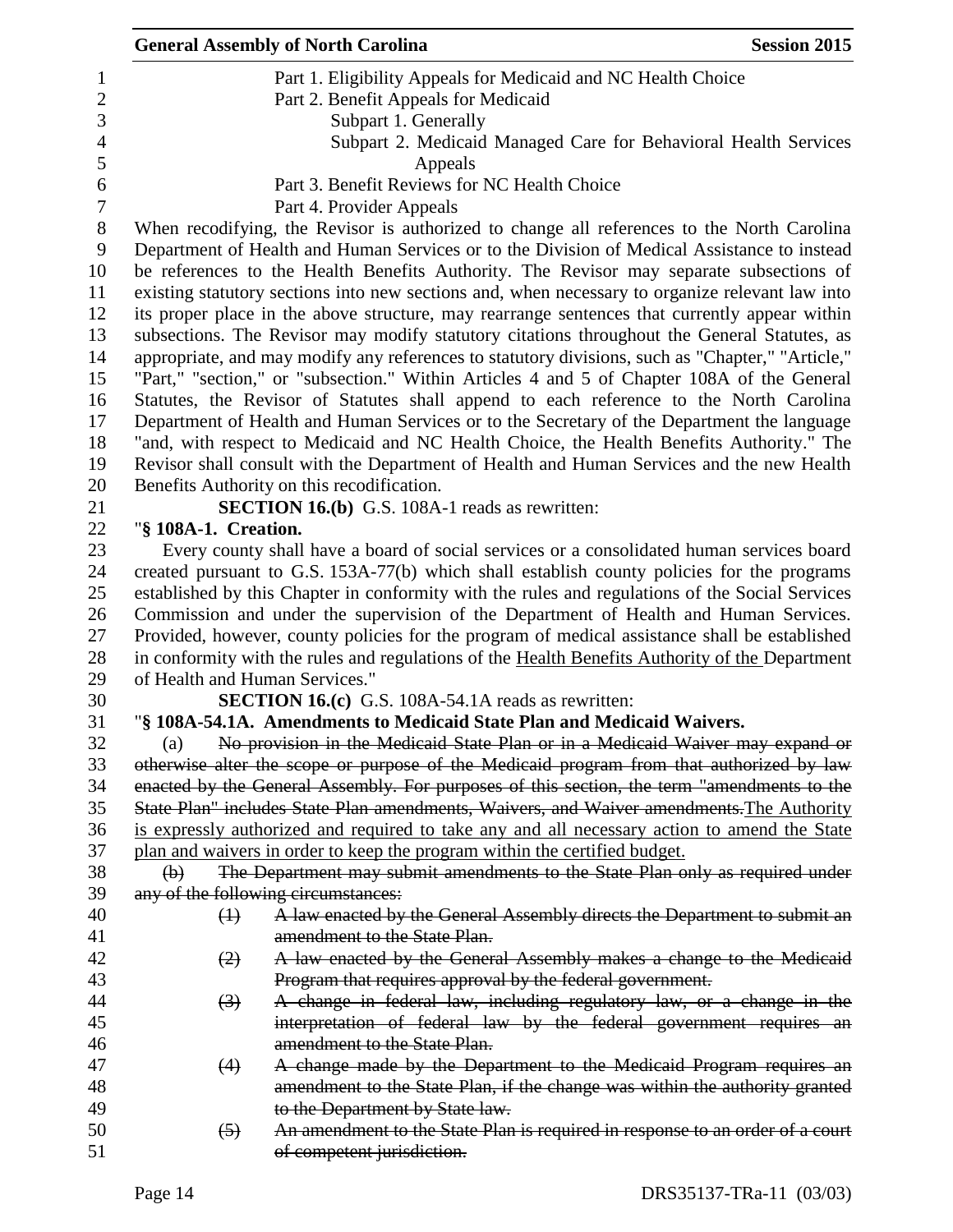|                     | <b>General Assembly of North Carolina</b>                                                                                                                                                        | <b>Session 2015</b> |
|---------------------|--------------------------------------------------------------------------------------------------------------------------------------------------------------------------------------------------|---------------------|
| 1<br>$\overline{2}$ | An amendment to the State Plan is required to ensure continued federal<br>$\left( 6 \right)$<br>financial participation.                                                                         |                     |
| 3                   | Amendments to the State Plan submitted to the federal government for approval<br>(e)                                                                                                             |                     |
| 4                   | shall contain only those changes that are allowed by the authority for submitting an amendment                                                                                                   |                     |
| 5                   | to the State Plan in subsection (b) of this section.                                                                                                                                             |                     |
| 6                   | No fewer than 10 days prior to submitting an amendment to the State Plan to the<br>(d)                                                                                                           |                     |
| 7                   | federal government, the Department shall post the amendment on its Web site and notify the                                                                                                       |                     |
| 8<br>9              | members of the Joint Legislative Oversight Committee on the Health Benefits Authority and<br>the Fiscal Research Division that the amendment has been posted. This requirement shall not         |                     |
| 10                  | apply to draft or proposed amendments submitted to the federal government for comments but                                                                                                       |                     |
| 11<br>12            | not submitted for approval. The amendment shall remain posted on the Department's Web site<br>at least until the plan has been approved, rejected, or withdrawn. If the authority for submitting |                     |
| 13                  | the amendment to the State Plan is pursuant to subdivision $(3)$ , $(4)$ , $(5)$ , or $(6)$ of subsection $(b)$                                                                                  |                     |
| 14                  | of this section, then, prior to submitting an amendment to the federal government, the                                                                                                           |                     |
| 15                  | Department shall submit to the General Assembly members receiving notice under this                                                                                                              |                     |
| 16                  | subsection and to the Fiscal Research Division an explanation of the amendment, the need for                                                                                                     |                     |
| 17                  | the amendment, and the federal time limits required for implementation of the amendment.                                                                                                         |                     |
| 18                  | The Department shall submit an amendment to the State Plan to the federal<br>(e)                                                                                                                 |                     |
| 19                  | government by a date sufficient to provide the federal government adequate time to review and                                                                                                    |                     |
| 20                  | approve the amendment so the amendment may be effective by the date required by the                                                                                                              |                     |
| 21                  | directing authority in subsection (b) of this section. Additionally, if a change is made to the                                                                                                  |                     |
| 22                  | Medicaid program by the General Assembly and that change requires an amendment to the                                                                                                            |                     |
| 23                  | State Plan, then the amendment shall be submitted at least 90 days prior to the effective date of                                                                                                |                     |
| 24                  | the change as provided in the legislation.                                                                                                                                                       |                     |
| 25                  | Any public notice required under 42 C.F.R. 447.205 shall, in addition to any other<br>(f)                                                                                                        |                     |
| 26                  | posting requirements under federal law, be posted on the Department's Web site. Upon posting                                                                                                     |                     |
| 27                  | such a public notice, the Department shall notify the members of the Joint Legislative                                                                                                           |                     |
| 28                  | Oversight Committee on the Health Benefits Authority and the Fiscal Research Division that                                                                                                       |                     |
| 29<br>30            | the public notice has been posted. Public notices shall remain posted on the Department's Web<br>site."                                                                                          |                     |
| 31                  | <b>SECTION 16.(d)</b> Part 1 of Article 2 of Chapter 108E of the General Statutes,                                                                                                               |                     |
| 32                  | created by the recodification process described in subsection (a) of this section, shall include                                                                                                 |                     |
| 33                  | the following two new sections:                                                                                                                                                                  |                     |
| 34                  | "§ 108E-2-1. General Assembly sets eligibility categories.                                                                                                                                       |                     |
| 35                  | Eligibility categories and income thresholds are set by the General Assembly, and the                                                                                                            |                     |
| 36                  | Authority shall not alter the eligibility categories and income thresholds from those authorized                                                                                                 |                     |
| 37                  | by the General Assembly. The Authority is expressly authorized to adopt temporary and                                                                                                            |                     |
| 38                  | permanent rules regarding eligibility requirements and determinations, to the extent that they                                                                                                   |                     |
| 39                  | do not conflict with parameters set by the General Assembly.                                                                                                                                     |                     |
| 40                  | "§ 108E-2-2. Counties determine eligibility.                                                                                                                                                     |                     |
| 41                  | Counties determine eligibility in accordance with Chapter 108A of the General Statutes."                                                                                                         |                     |
| 42                  | <b>SECTION 16.(e)</b> G.S. 126-5 is amended by adding a new subsection to read:                                                                                                                  |                     |
| 43                  | "§ 126-5. Employees subject to Chapter; exemptions.                                                                                                                                              |                     |
| 44                  |                                                                                                                                                                                                  |                     |
| 45                  | (c13) Except as to G.S. 126-13, 126-14, 126-14.1, 126-14.2, and the provisions of Articles                                                                                                       |                     |
| 46                  | 6, 7, 14, 15, and 16 of this Chapter, the provisions of this Chapter shall not apply to employees                                                                                                |                     |
| 47                  | of the Health Benefits Authority in positions created or vacated after October 1, 2015, except                                                                                                   |                     |
| 48                  | for employees designated by the Board as subject to this Chapter under G.S. 143B-216.95(1)."                                                                                                     |                     |
| 49                  | <b>SECTION 16.(f)</b> G.S. 143B-138.1(a)(3) is repealed.                                                                                                                                         |                     |
| 50                  | <b>SECTION 16.(g)</b> G.S. 143B-153 reads as rewritten:                                                                                                                                          |                     |
| 51                  | "§ 143B-153. Social Services Commission – creation, powers and duties.                                                                                                                           |                     |